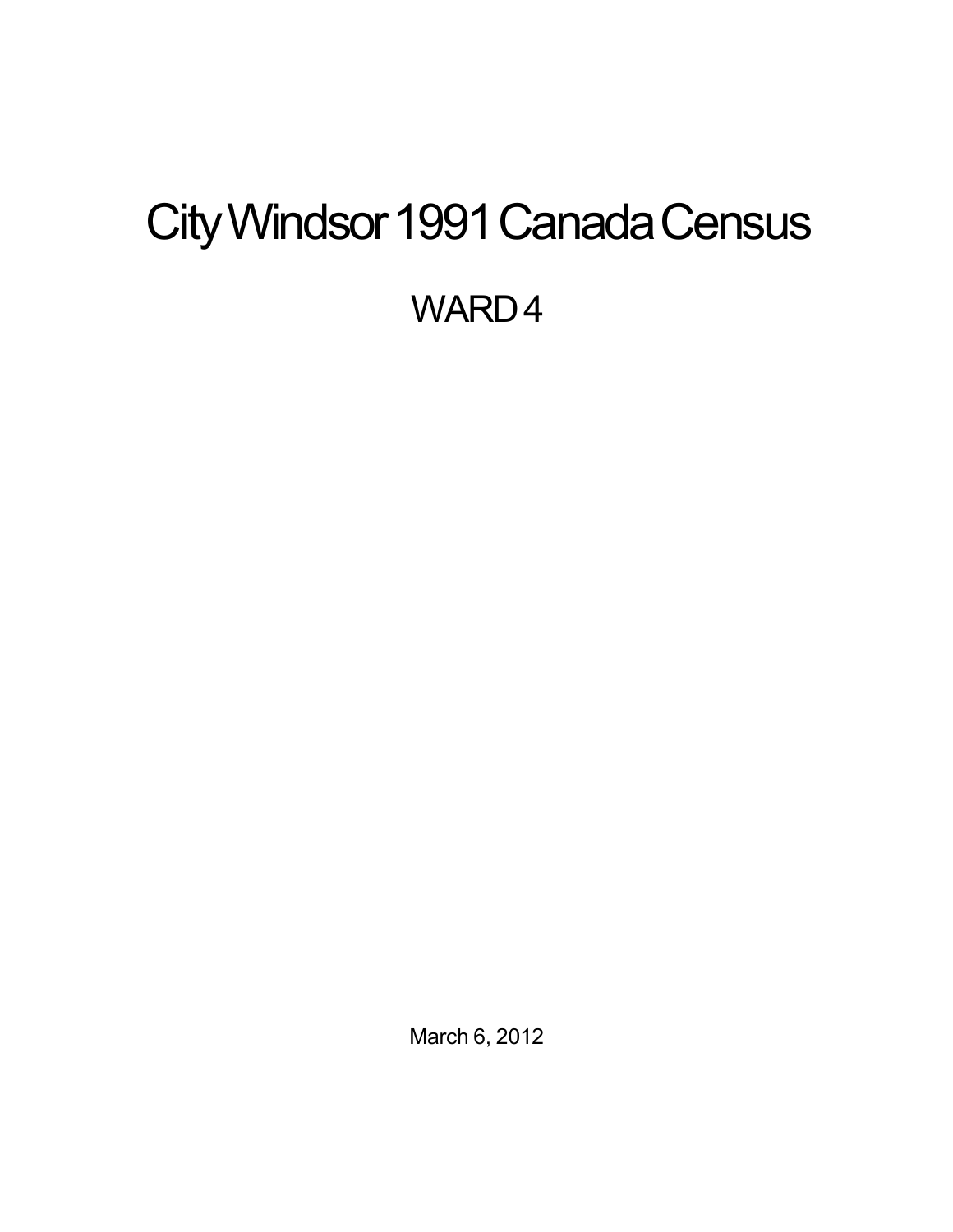## **Table of Contents**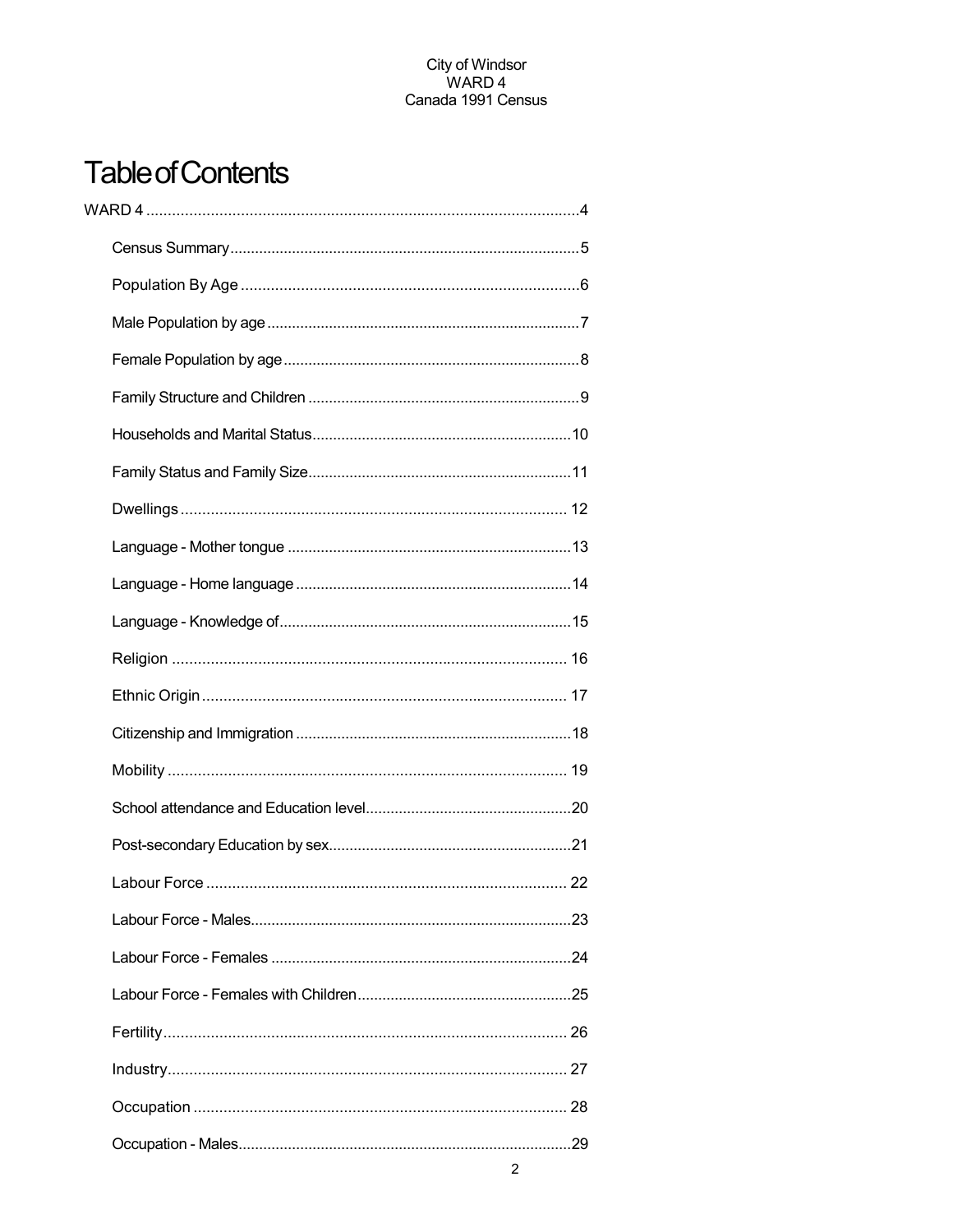## City of Windsor<br>WARD 4

| Canada 1991 Census |
|--------------------|
|                    |
|                    |
|                    |
|                    |
|                    |
|                    |
|                    |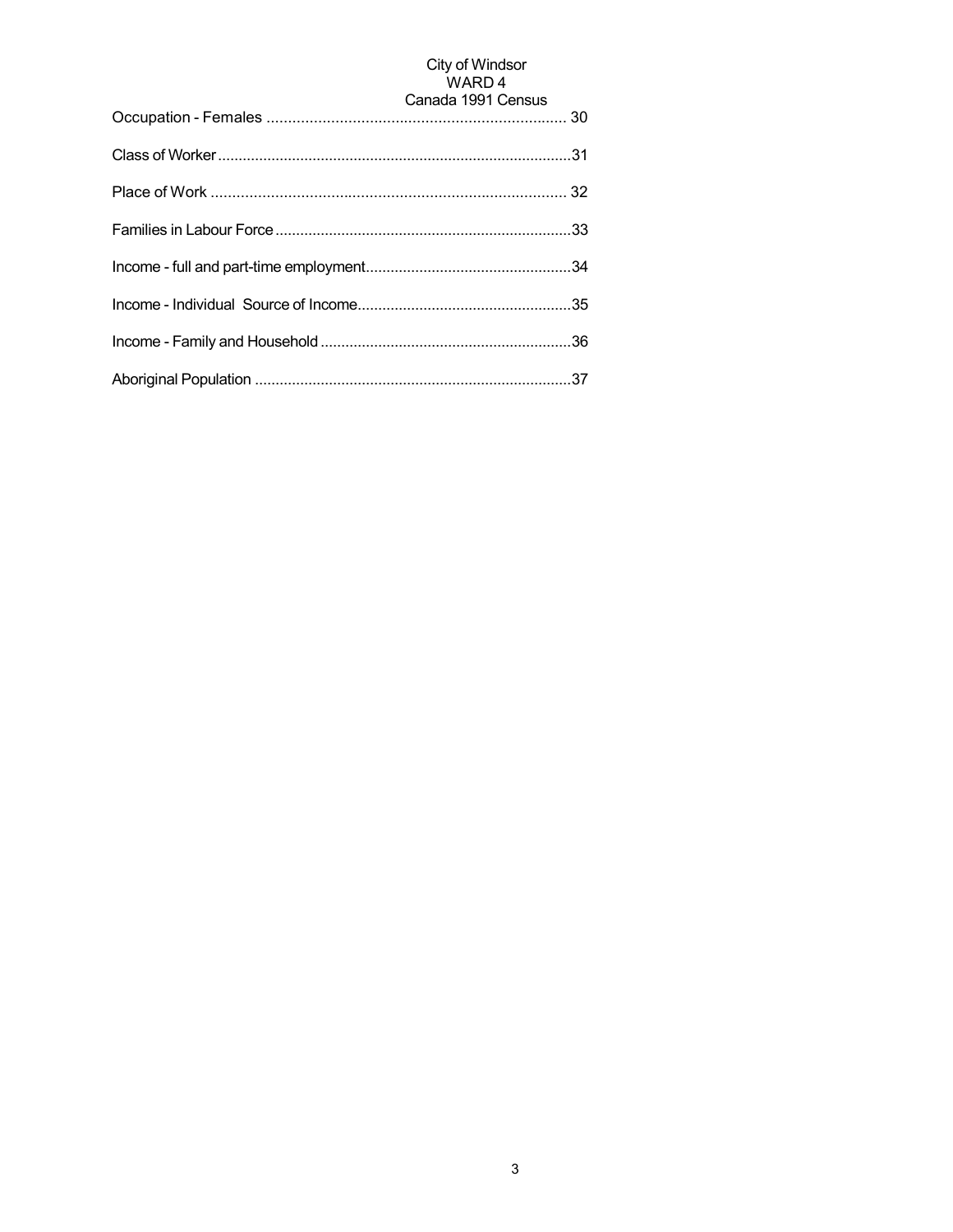## WARD 4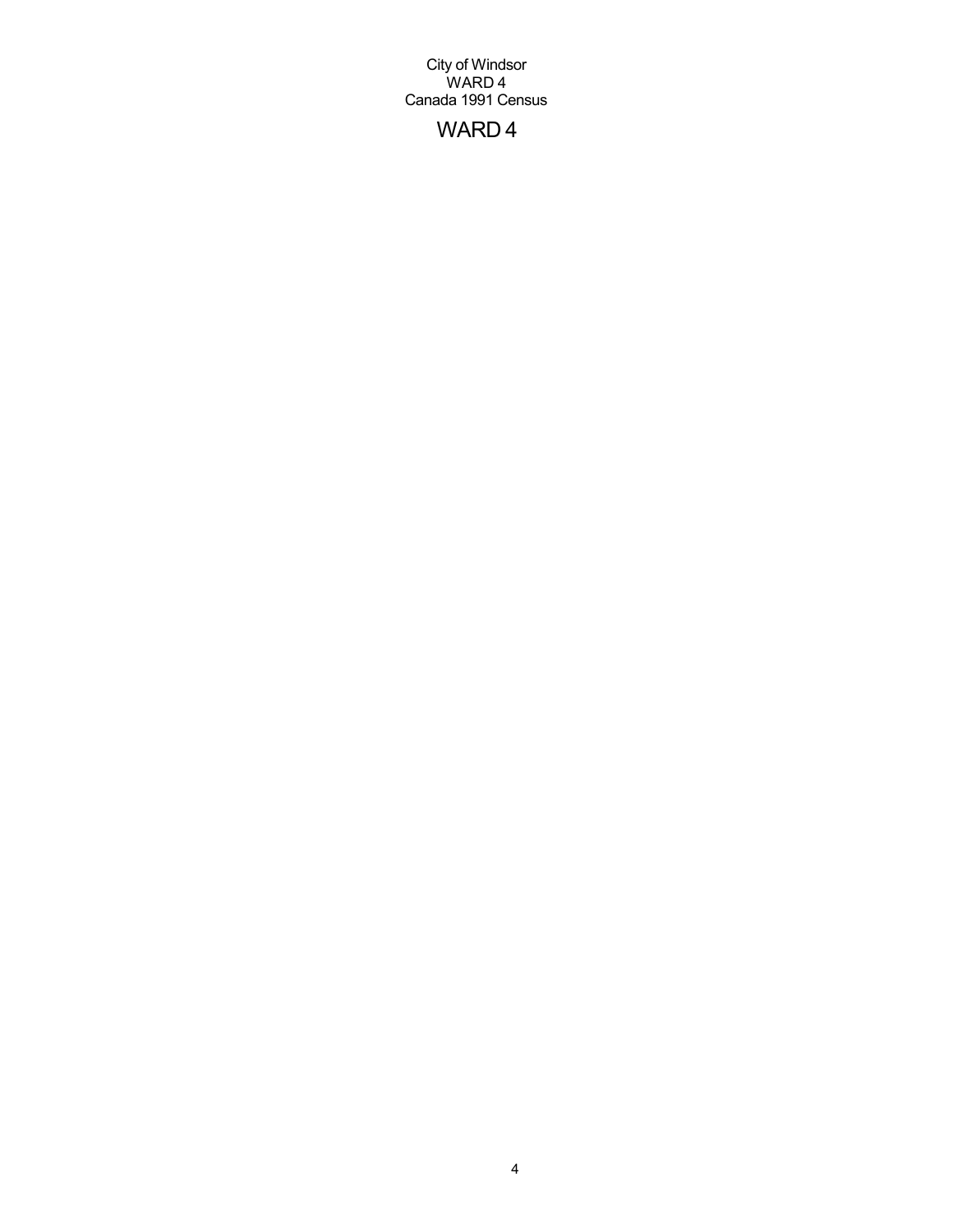## Census Summary

| <b>Census Summary</b>                            | <b>WARD4</b> |               |
|--------------------------------------------------|--------------|---------------|
| Total Population where census data are available |              | 34,915 % base |
|                                                  |              |               |
| <b>Males</b>                                     | 16,555       | 47%           |
| <b>Females</b>                                   | 18,380       | 53%           |
| 0 to 4 years                                     | 2,520        | 7%            |
| 5 to 19 years                                    | 6,800        | 19%           |
| 20 to 24 years                                   | 2,625        | 8%            |
| 25 to 34 years                                   | 6,070        | 17%           |
| 35 to 44 years                                   | 4,845        | 14%           |
| 45 to 54 years                                   | 3,515        | 10%           |
| 55 to 64 years                                   | 3,225        | 9%            |
| 65 to 74 years                                   | 3,130        | 9%            |
| 75 years and over                                | 2,155        | 6%            |
| Average age                                      | 37           |               |
| <b>Total census families</b>                     |              | 9,605 % base  |
| Average persons per family                       |              |               |
| <b>Husband-wife families</b>                     | 7,910        | 82%           |
| No children at home                              | 3,215        | 33%           |
| With children at home                            | 4,690        | 49%           |
| Lone-parent families                             | 1,700        | 18%           |
| <b>Total children at home</b>                    | 11,470       |               |
| Average children per family                      | 1.2          |               |
| <b>Private households</b>                        | 13,425       |               |
| Persons in private households                    | 34,310       |               |
| Average persons per household                    | 2.6          |               |
| Average household income                         | \$40,704     |               |
| Occupied dwellings where census data available   |              | 13,440 % base |
| <b>Owned dwellings</b>                           | 9.095        | 68%           |
| Average value                                    | \$115,723    |               |
| <b>Rented dwellings</b>                          | 4,320        | 32%           |
| Average rent                                     | \$552        |               |
| Single detached houses                           | 9.420        | 70%           |
| Semi-detached/row/duplexes                       | 1,640        | 12%           |
| <b>Apartments</b>                                | 2,335        | 17%           |
| Other types of dwelling                          | 40           | 0%            |
| Actual (unsuppressed) data:                      |              |               |
| <b>Total Population</b>                          | 34,916       |               |
| <b>Total Dwellings</b>                           | 13,456       |               |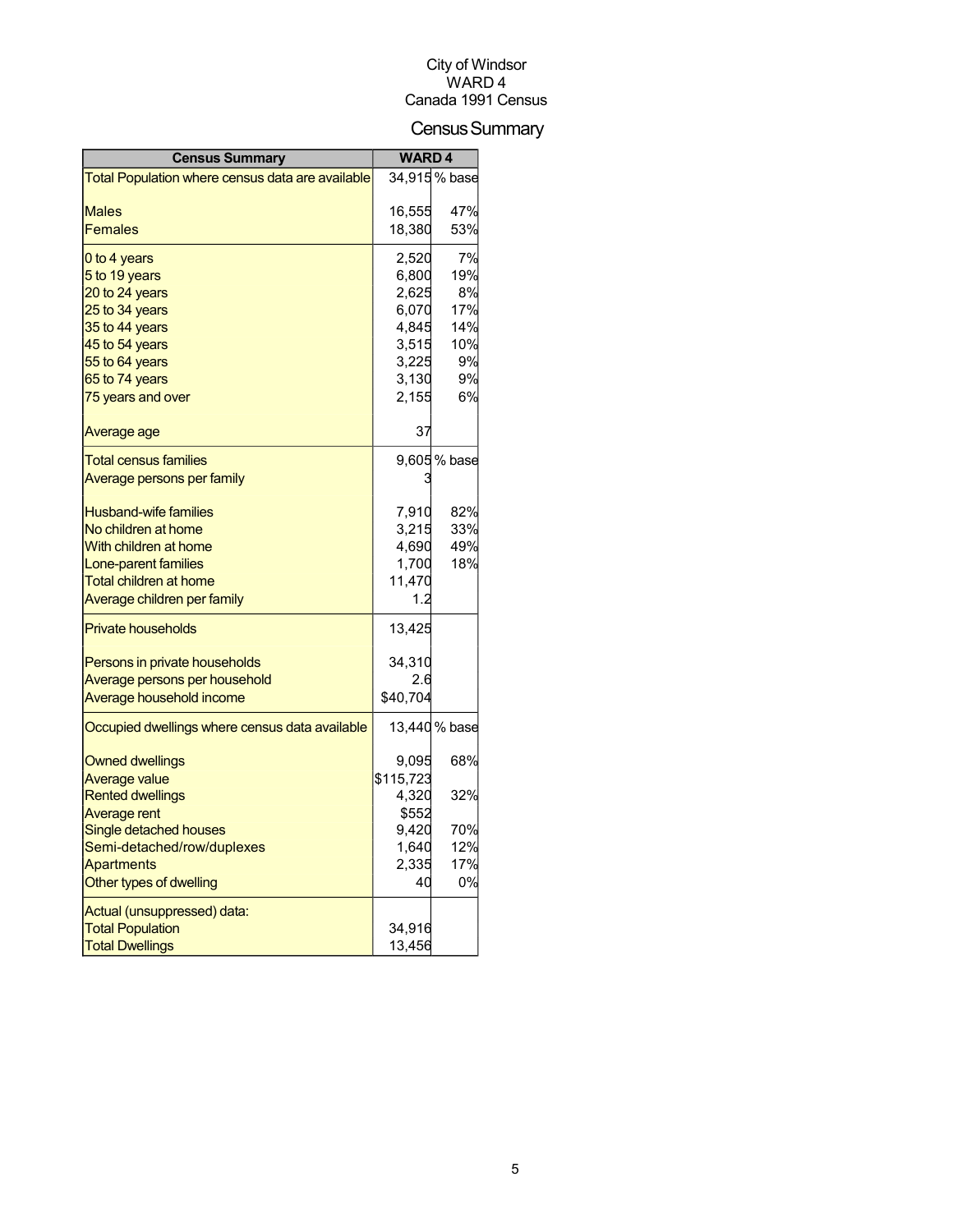## Population By Age

| <b>Population By Age</b>       | <b>WARD4</b> |              |
|--------------------------------|--------------|--------------|
| <b>Total population</b>        |              | 34,915% base |
| Average age of population      | 37           |              |
| By age:                        |              |              |
| 0 to 4 years                   | 2,520        | 7%           |
| 5 to 9 years                   | 2,315        | 7%           |
| 10 to 14 years                 | 2,095        | 6%           |
| 15 to 19 years                 | 2,390        | 7%           |
| 20 to 24 years                 | 2,625        | 8%           |
| 25 to 34 years                 | 6,070        | 17%          |
| 35 to 44 years                 | 4,845        | 14%          |
| 45 to 54 years                 | 3,515        | 10%          |
| 55 to 64 years                 | 3,225        | 9%           |
| 65 to 74 years                 | 3,130        | 9%           |
| 75 years and over              | 2,155        | 6%           |
| By age - detailed:             |              |              |
| 0 to 4 years                   | 2,520        | 7%           |
| 5 to 9 years                   | 2,315        | 7%           |
| 10 to 14 years                 | 2,095        | 6%           |
| 15 years                       | 480          | 1%           |
| 16 years                       | 470          | 1%           |
| 17 years                       | 455          | 1%           |
| 18 to 19 years                 | 985          | 3%           |
| 20 to 24 years                 | 2,625        | 8%           |
| 25 to 29 years                 | 3,170        | 9%           |
| 30 to 34 years                 | 2,900        | 8%           |
| 35 to 39 years                 | 2,535        | 7%           |
| 40 to 44 years                 | 2,310        | 7%           |
| 45 to 49 years                 | 1,875        | 5%           |
| 50 to 54 years                 | 1,640        | 5%           |
| 55 to 59 years                 | 1,555        | 4%           |
| 60 to 64 years                 | 1,670        | 5%           |
| 65 to 74 years                 | 3,130        | 9%           |
| 75 to 84 years                 | 1,555        | 4%           |
| 85 years and over              | 600          | 2%           |
| 18 years and over              | 26,545       | 76%          |
| Average age, 18 years and over | 45.9         |              |
| 65 years and over              | 5,285        | 15%          |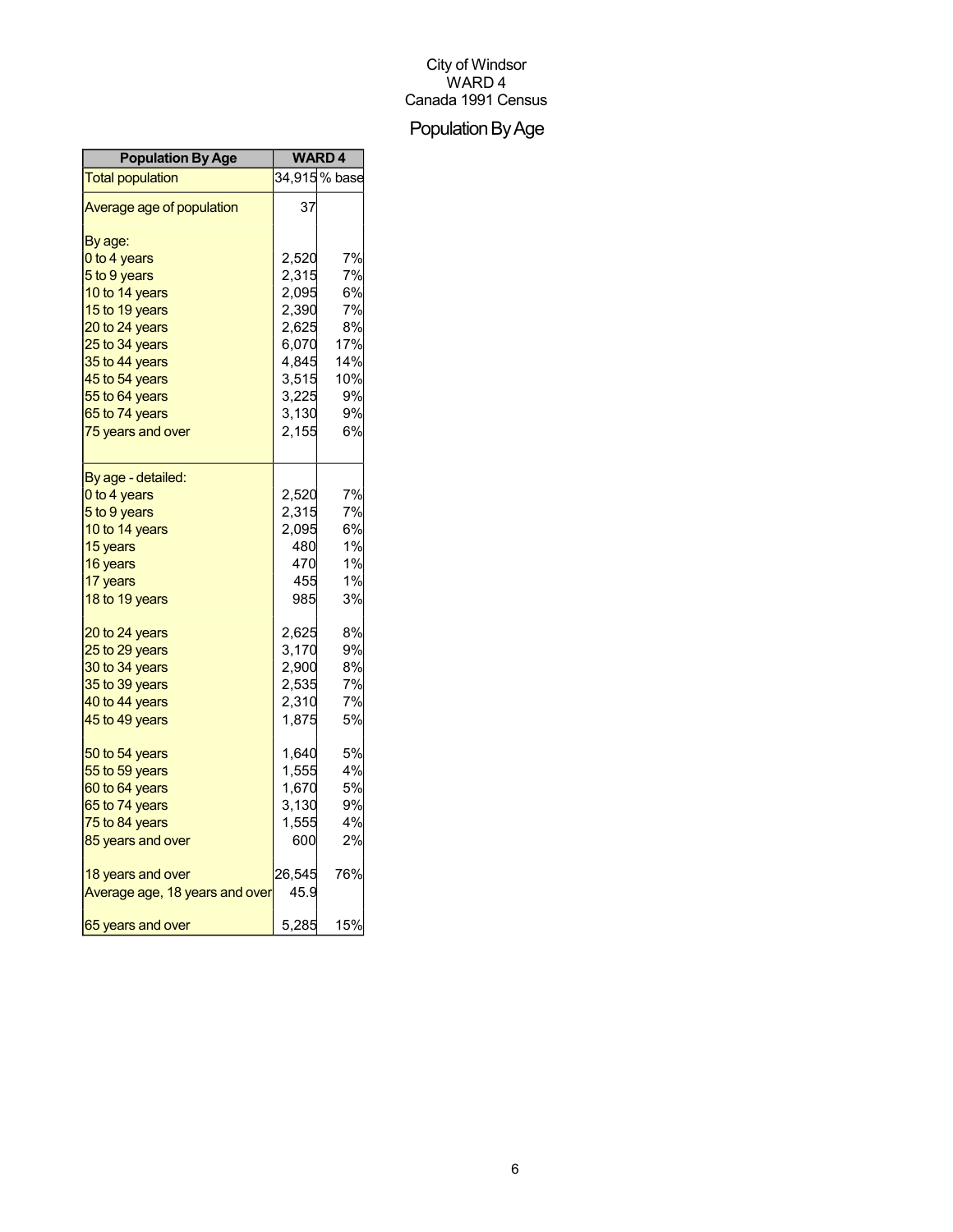## Male Population by age

| <b>Male Population by age</b>        | <b>WARD4</b> |               |
|--------------------------------------|--------------|---------------|
| <b>Total population</b>              |              | 34,915 % base |
| <b>Male population</b>               | 16,555       | 47%           |
| Average age of males                 | 35.5         |               |
| By age:                              |              |               |
| 0 to 4 years                         | 1,265        | 4%            |
| 5 to 9 years                         | 1,120        | 3%            |
| 10 to 14 years                       | 1,095        | 3%            |
| 15 to 19 years                       | 1,225        | 4%            |
| 20 to 24 years                       | 1,205        | 3%            |
| 25 to 34 years                       | 3,005        | 9%            |
| 35 to 44 years                       | 2,390        | 7%            |
| 45 to 54 years                       | 1,705        | 5%            |
| 55 to 64 years                       | 1,510        | 4%            |
| 65 to 74 years                       | 1,270        | 4%            |
| 75 years and over                    | 780          | 2%            |
| By age - detailed:                   |              |               |
| 0 to 4 years                         | 1,265        | 4%            |
| 5 to 9 years                         | 1,120        | 3%            |
| 10 to 14 years                       | 1,095        | 3%            |
| 15 years                             | 235          | 1%            |
| 16 years                             | 235          | $1\%$         |
| 17 years                             | 245          | 1%            |
| 18 to 19 years                       | 510          | 1%            |
| 20 to 24 years                       | 1,205        | 3%            |
| 25 to 29 years                       | 1,545        | 4%            |
| 30 to 34 years                       | 1,460        | 4%            |
| 35 to 39 years                       | 1,240        | 4%            |
| 40 to 44 years                       | 1,150        | 3%            |
| 45 to 49 years                       | 895          | 3%            |
| 50 to 54 years                       | 810          | 2%            |
| 55 to 59 years                       | 755          | 2%            |
| 60 to 64 years                       | 755          | 2%            |
| 65 to 74 years                       | 1,270        | 4%            |
| 75 to 84 years                       | 575          | 2%            |
| 85 years and over                    | 205          | 1%            |
| 18 years and over                    | 12,345       | 35%           |
| Average age, males 18 years and over | 44.6         |               |
| 65 years and over                    | 2,050        | 6%            |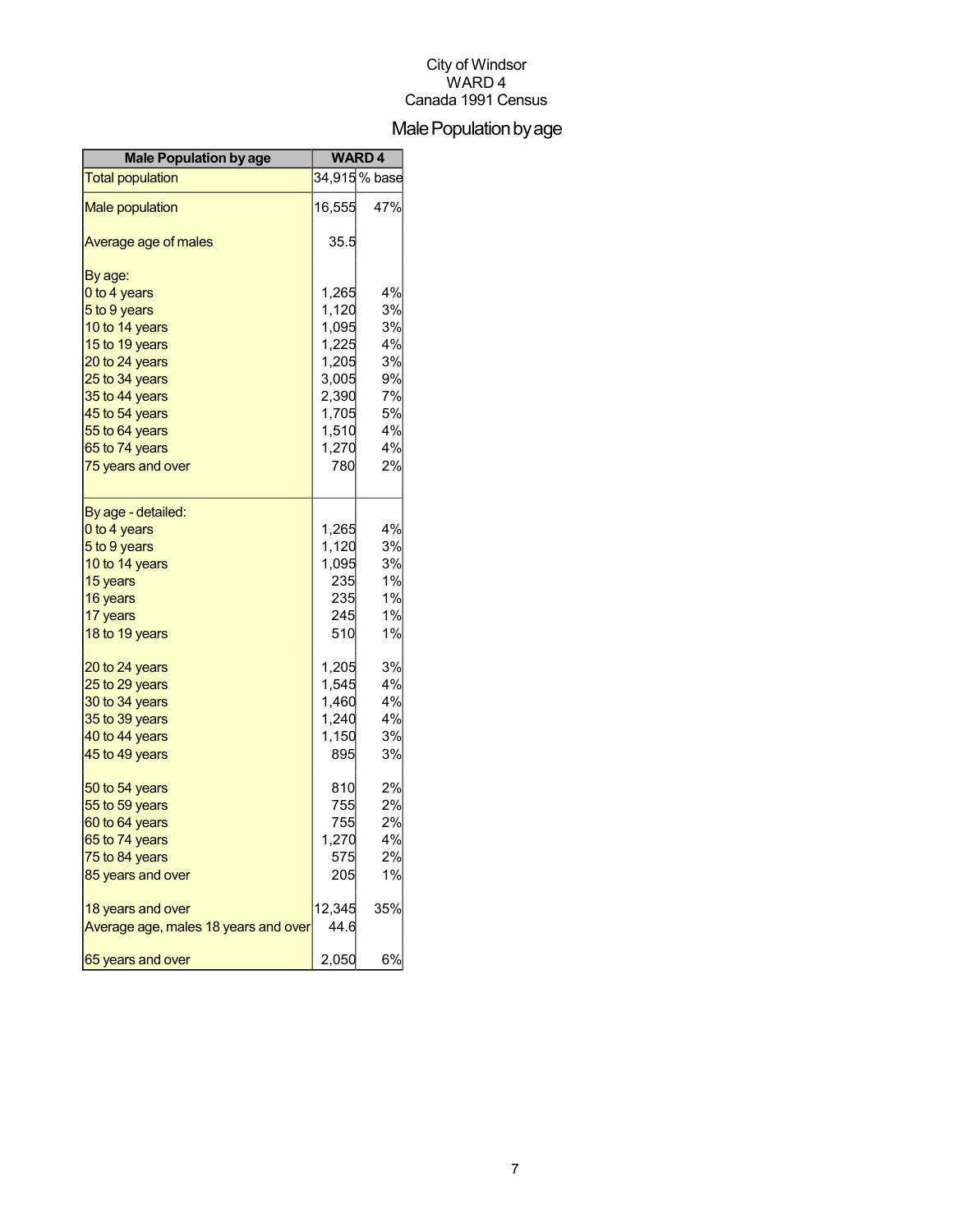## Female Population by age

| <b>Female Population by age</b>        | <b>WARD4</b> |               |
|----------------------------------------|--------------|---------------|
| <b>Total population</b>                |              | 34,915 % base |
| <b>Female population</b>               | 18,380       | 53%           |
| Average age of females                 | 38.3         |               |
| By age:                                |              |               |
| 0 to 4 years                           | 1,255        | 4%            |
| 5 to 9 years                           | 1,195        | 3%            |
| 10 to 14 years                         | 1,000        | 3%            |
| 15 to 19 years                         | 1,165        | 3%            |
| 20 to 24 years                         | 1,420        | 4%            |
| 25 to 34 years                         | 3,065        | 9%            |
| 35 to 44 years                         | 2,455        | 7%            |
| 45 to 54 years                         | 1,810        | 5%            |
| 55 to 64 years                         | 1,715        | 5%            |
| 65 to 74 years                         | 1,860        | 5%            |
| 75 years and over                      | 1,375        | 4%            |
| By age - detailed:                     |              |               |
| 0 to 4 years                           | 1,255        | 4%            |
| 5 to 9 years                           | 1,195        | 3%            |
| 10 to 14 years                         | 1,000        | 3%            |
| 15 years                               | 245          | 1%            |
| 16 years                               | 235          | 1%            |
| 17 years                               | 210          | 1%            |
| 18 to 19 years                         | 475          | 1%            |
| 20 to 24 years                         | 1,420        | 4%            |
| 25 to 29 years                         | 1,625        | 5%            |
| 30 to 34 years                         | 1,440        | 4%            |
| 35 to 39 years                         | 1,295        | 4%            |
| 40 to 44 years                         | 1,160        | 3%            |
| 45 to 49 years                         | 980          | 3%            |
| 50 to 54 years                         | 830          | 2%            |
| 55 to 59 years                         | 800          | 2%            |
| 60 to 64 years                         | 915          | 3%            |
| 65 to 74 years                         | 1,860        | 5%            |
| 75 to 84 years                         | 980          | 3%            |
| 85 years and over                      | 395          | 1%            |
| 18 years and over                      | 14,200       | 41%           |
| Average age, females 18 years and over | 47           |               |
| 65 years and over                      | 3,235        | 9%            |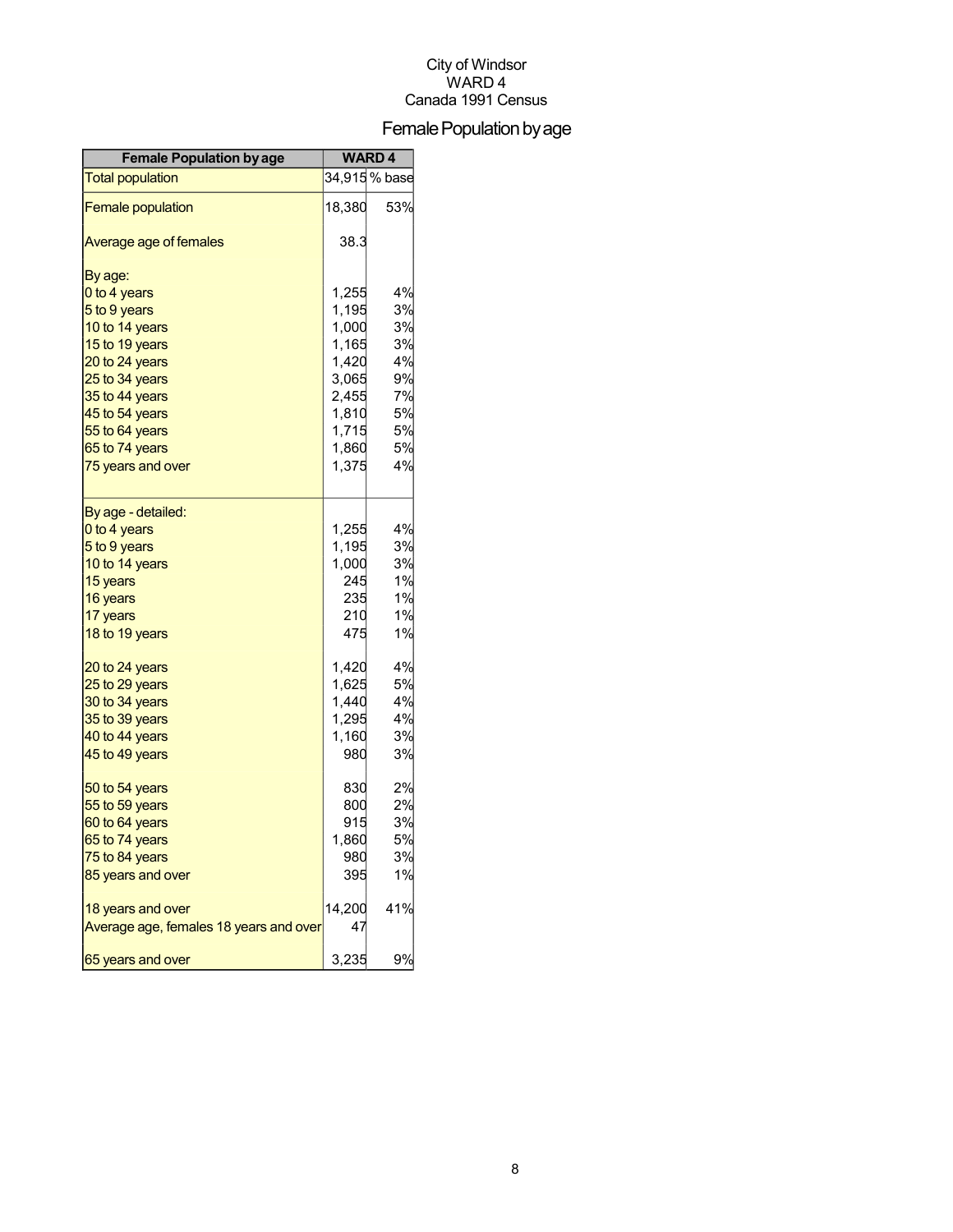## Family Structure and Children

| <b>Family Structure and Children</b> |       | <b>WARD4</b>  |
|--------------------------------------|-------|---------------|
| <b>Total census families</b>         |       | 9,605% base   |
| By family structure:                 |       |               |
| <b>Total husband-wife families</b>   | 7,910 | 82%           |
| With no children at home             | 3,215 | 33%           |
| With children at home                | 4,690 | 49%           |
| 1 child                              | 1,750 | 18%           |
| 2 children                           | 1,985 | 21%           |
| 3 or more children                   | 930   | 10%           |
|                                      |       |               |
| Families - now-married couples       | 7,300 | 76%           |
| With no children at home             | 2,880 | 30%           |
| With children at home                | 4,415 | 46%           |
| 1 child                              | 1,630 | 17%           |
| 2 children                           | 1,895 | 20%           |
| 3 or more children                   | 875   | 9%            |
|                                      | 610   | 6%            |
| Families - common-law couples        |       |               |
| With no children at home             | 335   | 3%            |
| With children at home                | 275   | 3%            |
| 1 child                              | 120   | 1%            |
| 2 children                           | 90    | 1%            |
| 3 or more children                   | 55    | 1%            |
| Lone-parent families                 | 1,700 | 18%           |
| Lone male parent                     | 265   | 3%            |
| 1 child at home                      | 195   | 2%            |
| 2 children at home                   | 80    | 1%            |
| 3 or more children at home           | 20    | 0%            |
|                                      |       | 15%           |
| Lone female parent                   | 1,420 |               |
| 1 child at home                      | 740   | 8%            |
| 2 children at home                   | 470   | 5%            |
| 3 or more children at home           | 175   | 2%            |
| <b>Total children at home</b>        |       | 11,470 % base |
|                                      |       |               |
| By age of children:                  |       |               |
| $0 - 5$ years                        | 2,950 | 26%           |
| 6 - 14 years                         | 3,815 | 33%           |
| 15 - 17 years                        | 1,375 | 12%           |
| 18 - 24 years                        | 2,375 | 21%           |
| 25 years and over                    | 975   | 9%            |
| Average children per family          | 1.2   |               |
|                                      |       |               |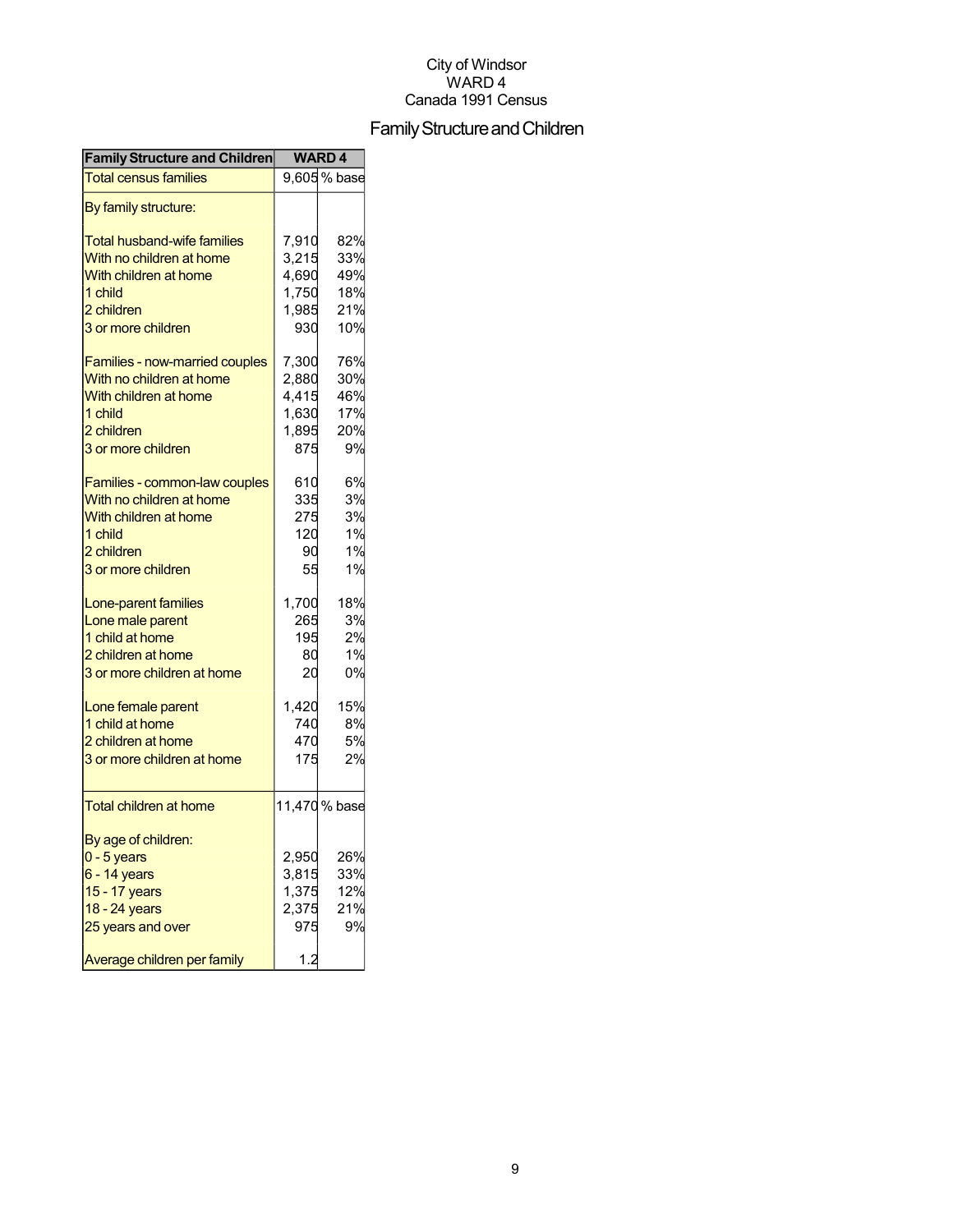### Households and Marital Status

| <b>Households and Marital Status</b>                     |             | <b>WARD4</b>  |
|----------------------------------------------------------|-------------|---------------|
| <b>Private households</b>                                |             | 13,425 % base |
|                                                          |             |               |
| By size of household:                                    |             |               |
| 1 person                                                 | 3,435       | 26%           |
| 2 persons                                                | 4,095       | 31%           |
| 3 persons                                                | 2,475       | 18%           |
| 4 - 5 persons                                            | 3,115       | 23%           |
| 6 or more persons                                        | 315         | 2%            |
|                                                          |             |               |
| By number of census families:<br>Non-family households   | 3,905       | 29%           |
| <b>Family households</b>                                 |             | 71%           |
| 1 census family                                          | 9,550       | 71%           |
| 2 or more census families                                | 9,465<br>85 | 1%            |
|                                                          |             |               |
| Persons in private households                            | 34,310      |               |
| Average persons per household                            | 2.6         |               |
| Census families in private                               |             | 9,605 % base  |
| households                                               |             |               |
| By size of census family:                                |             |               |
| 2 persons                                                | 4,175       | 43%           |
| 3 persons                                                | 2,330       | 24%           |
| 4 persons                                                | 2,150       | 22%           |
| 5 or more persons                                        | 945         | 10%           |
|                                                          |             |               |
| <b>Total population</b>                                  |             | 34,915 % base |
| By marital status, for persons 15 years of age and over: |             |               |
| Single (never married)                                   | 7,545       | 22%           |
| <b>Married</b>                                           | 15,000      | 43%           |
| <b>Widowed</b>                                           | 2,590       | 7%            |
| <b>Divorced</b>                                          | 2,035       | 6%            |
| Separated                                                | 810         | 2%            |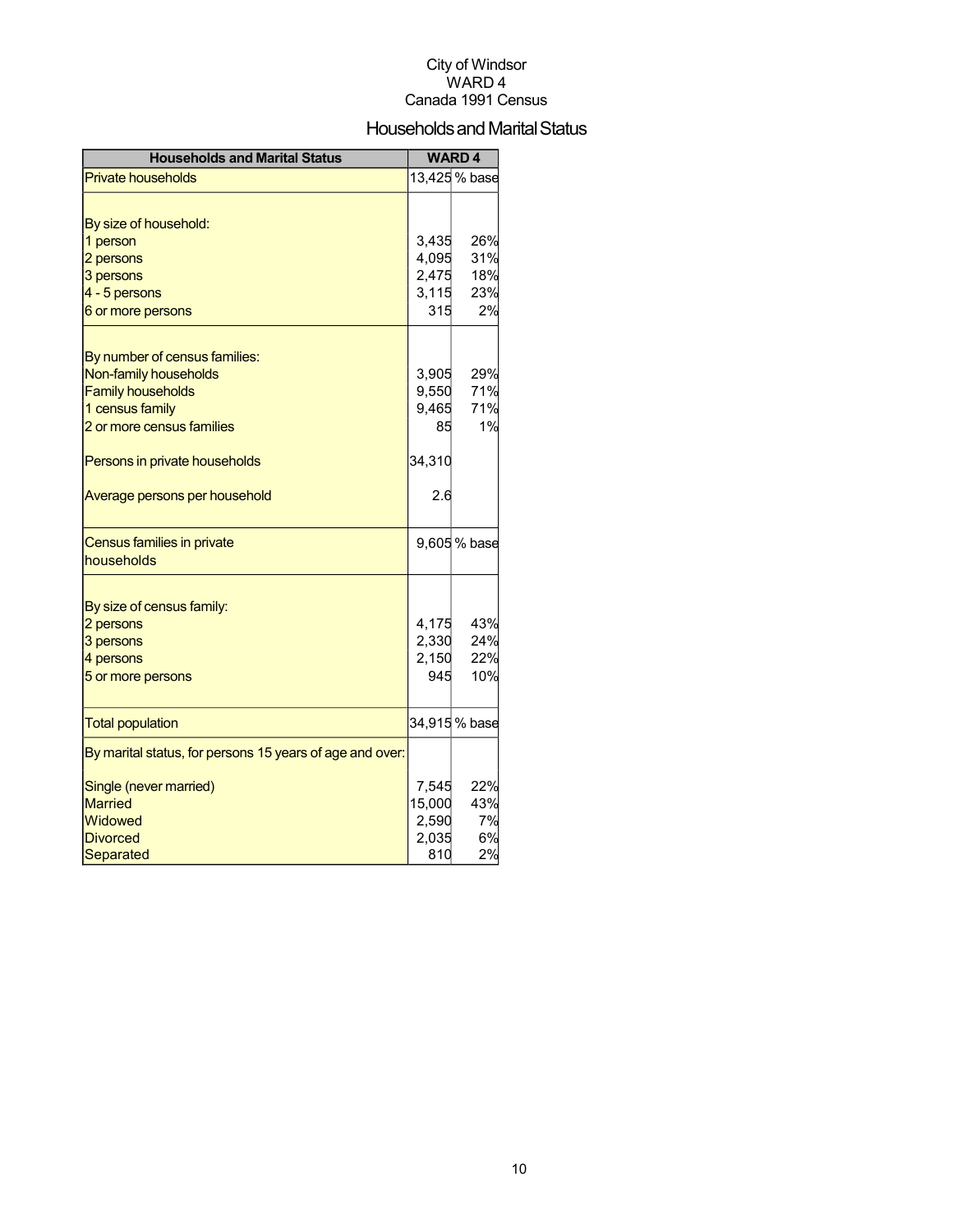## Family Status and Family Size

| <b>Family Status and Family Size</b> | <b>WARD4</b> |               |  |
|--------------------------------------|--------------|---------------|--|
| Persons in private households        |              | 34,390 % base |  |
| By living arrangements:              |              |               |  |
| Number of non-family persons         | 5,390        | 16%           |  |
| <b>Living with relatives</b>         | 1,100        | 3%            |  |
| Living with non-relatives only       | 890          | 3%            |  |
| Living alone                         | 3,405        | 10%           |  |
| Number of family persons             | 28,990       | 84%           |  |
| Average persons per family           |              |               |  |
| Persons 65+ years in househlds       |              | 4,955% base   |  |
|                                      |              |               |  |
| By living arrangements:              |              |               |  |
| Number of non-family persons         | 2,170        | 44%           |  |
| <b>Living with relatives</b>         | 330          | 7%            |  |
| Living with non-relatives only       | 120          | 2%            |  |
| Living alone                         | 1,740        | 35%           |  |
| Number of family persons             | 2,780        | 56%           |  |
| Economic families in househlds       |              | 9,735% base   |  |
| By size of economic family:          |              |               |  |
| 2 persons                            | 4,015        | 41%           |  |
| 3 persons                            | 2,400        | 25%           |  |
| 4 persons                            | 2,195        | 23%           |  |
| 5 or more persons                    | 1,150        | 12%           |  |
| Persons in economic families         | 30,090       |               |  |
| Average persons per economic family  | 3.1          |               |  |
| Total unattached individuals         | 4,300        |               |  |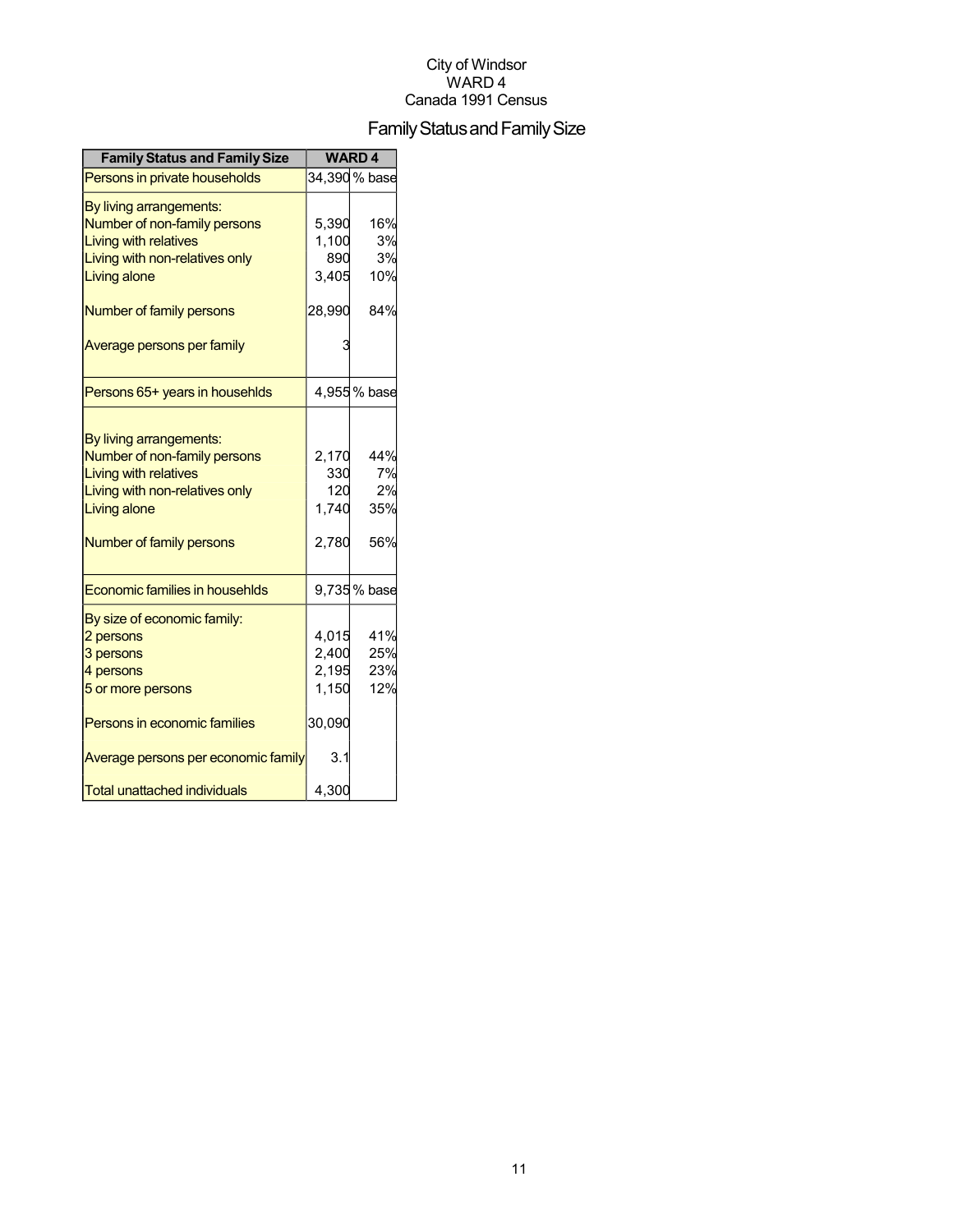## Dwellings

| <b>Dwellings</b>               | <b>WARD4</b> |               |
|--------------------------------|--------------|---------------|
| <b>Occupied dwellings</b>      |              | 13,440 % base |
| By tenure:                     |              |               |
| Rented                         | 4,320        | 32%           |
| Owned                          | 9.095        | 68%           |
| <b>Band housing</b>            |              | 0%            |
| By dwelling type:              |              |               |
| Single-detached house          | 9,420        | 70%           |
| Semi-detached house            | 230          | 2%            |
| <b>Row house</b>               | 1,060        | 8%            |
| Apartment, detached duplex     | 350          | 3%            |
| Apartment less than 5 storey   | 795          | 6%            |
| Apartment 5 or more storeys    | 1,540        | 11%           |
| Other single attached house    | 40           | 0%            |
| <b>Movable dwelling</b>        | 0            | 0%            |
| Average rooms per dwelling     |              |               |
| Average bedrooms per dwelling  | 2.5          |               |
| Average persons per room       | 0.4          |               |
| By period of construction      |              |               |
| Before 1946                    | 3,880        | 29%           |
| 1946 - 1960                    | 4,205        | 31%           |
| 1961 - 1970                    | 2,010        | 15%           |
| 1971 - 1980                    | 2,325        | 17%           |
| 1981 - 1985                    | 260          | 2%            |
| 1986 - 1991                    | 710          | 5%            |
| Condition of dwelling:         |              |               |
| Regular maintenance            | 9,725        | 72%           |
| Minor repairs needed           | 2,715        | 20%           |
| <b>Major repairs needed</b>    | 900          | 7%            |
| Owner one-family households    |              | 6,540 % base  |
| Average value of dwellings     | \$115,723    |               |
| Owner expenses:                |              |               |
| Average major monthly payments | \$594        |               |
| Payments > 30% of income       | 820          | 13%           |
| Tenant one-family households   |              | 2,155% base   |
| Tenant expenses:               |              |               |
| Average gross monthly rent     | \$552        |               |
| Rent > 30% of income           | 660          | 31%           |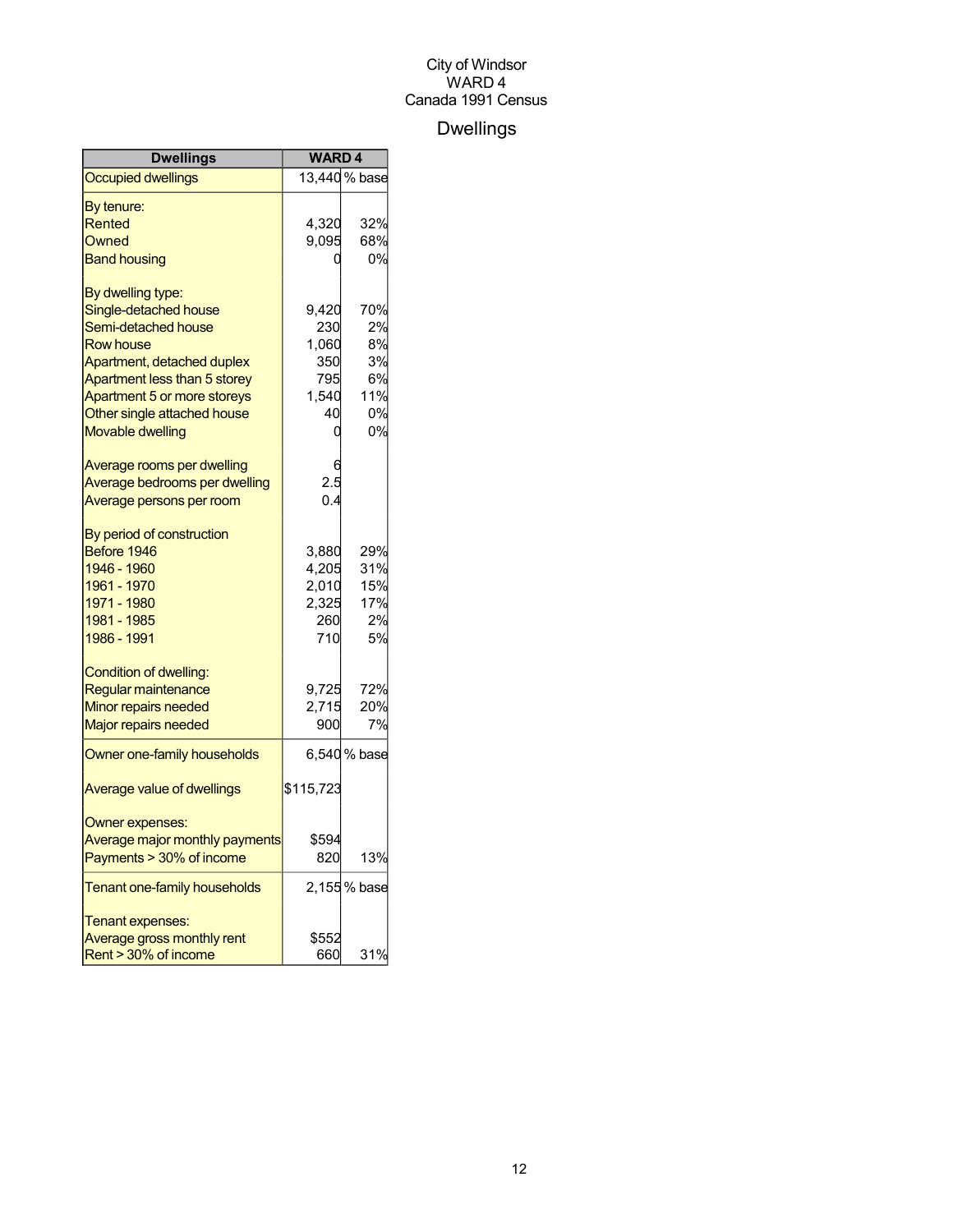## Language-Mothertongue

| Language - Mother tongue            | <b>WARD4</b> |               |
|-------------------------------------|--------------|---------------|
| <b>Total responses</b>              |              | 34,925 % base |
|                                     |              |               |
| <b>Total single responses</b>       | 33,525       | 96%           |
| <b>Total official languages</b>     | 28,025       | 80%           |
| <b>English</b>                      | 26,230       | 75%           |
| French                              | 1,795        | 5%            |
| <b>Total non-official languages</b> | 5,535        | 16%           |
| Arabic                              | 255          | 1%            |
| <b>Bulgarian</b>                    | 10           | 0%            |
| <b>Chinese</b>                      | 115          | 0%            |
| <b>Dutch</b>                        | 60           | 0%            |
| <b>Finnish</b>                      | 35           | 0%            |
| German                              | 340          | 1%            |
| Greek                               | 100          | 0%            |
| Hungarian                           | 200          | 1%            |
| Italian                             | 1,030        | 3%            |
| <b>Polish</b>                       | 715          | 2%            |
| Portuguese                          | 50           | 0%            |
| Punjabi                             | 15           | 0%            |
| <b>Russian</b>                      | 15           | 0%            |
| <b>Spanish</b>                      | 240          | 1%            |
| Tagalog (Pilipino)                  | 60           | 0%            |
| <b>Ukrainian</b>                    | 330          | 1%            |
| Vietnamese                          | 40           | 0%            |
| Major aboriginal languages          | 0            | 0%            |
| Languages other than above          | 1,860        | 5%            |
|                                     |              |               |
| <b>Total multiple responses</b>     | 1,400        | 4%            |
| <b>English and French</b>           | 485          | 1%            |
| English and non-official language   | 785          | 2%            |
| French and non-official language    | 20           | 0%            |
| English, French and other language  | 45           | 0%            |
| Non-official languages              | 55           | 0%            |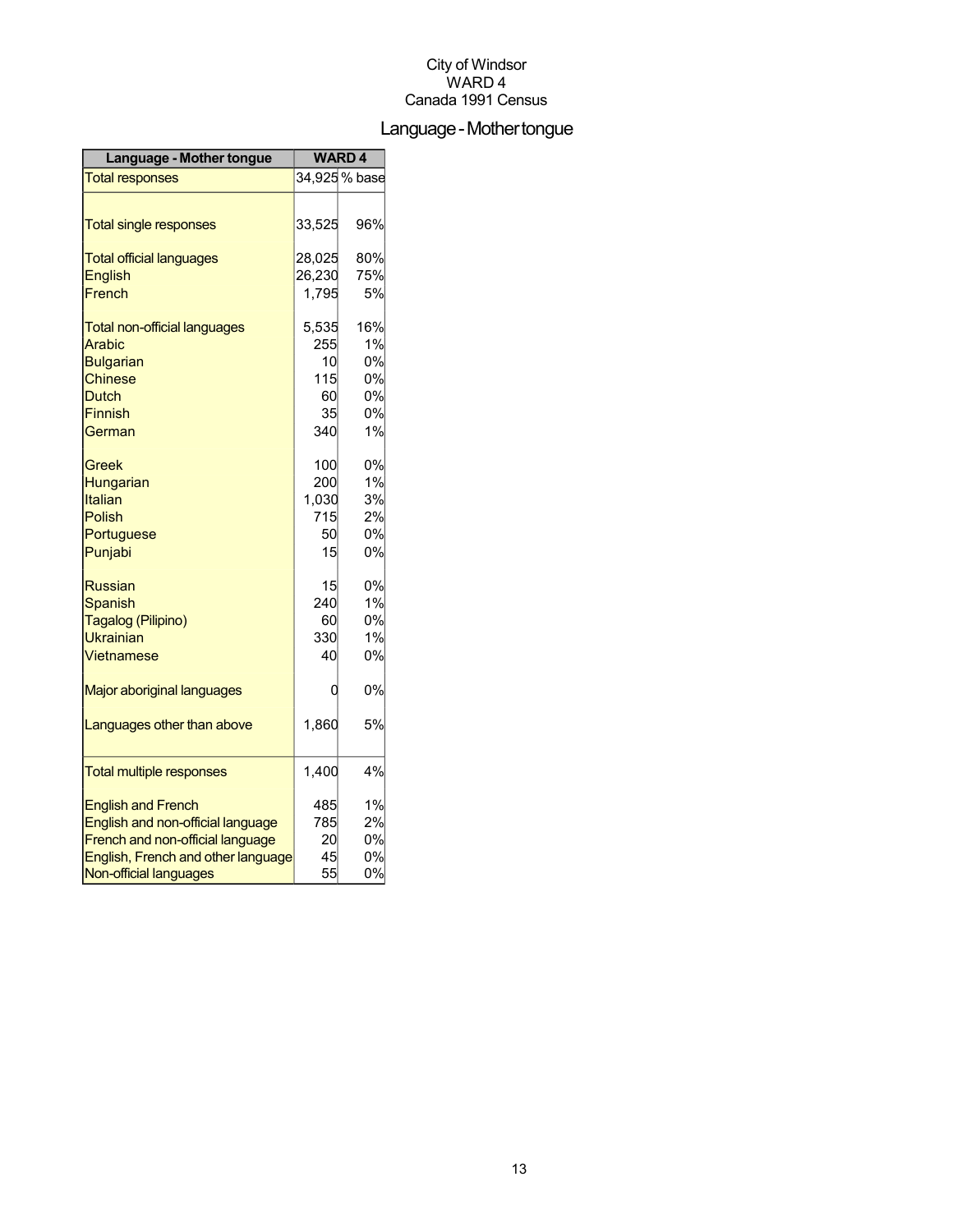## Language-Homelanguage

| Language - Home language            | <b>WARD4</b> |               |
|-------------------------------------|--------------|---------------|
| <b>Total responses</b>              |              | 34,570 % base |
| <b>Total single responses</b>       | 33,865       | 98%           |
| <b>Total official languages</b>     | 30,170       | 87%           |
| <b>English</b>                      | 29,650       | 86%           |
| French                              | 520          | 2%            |
| <b>Total non-official languages</b> | 3,625        | 10%           |
| Arabic                              | 180          | 1%            |
| Armenian                            | 0            | 0%            |
| <b>Chinese</b>                      | 50           | 0%            |
| <b>Creoles</b>                      |              | 0%            |
| Croatian                            | 455          | 1%            |
| <b>Dutch</b>                        | 0            | 0%            |
| German                              | 50           | 0%            |
| Greek                               | 55           | 0%            |
| Gujarati                            | 0            | 0%            |
| Hungarian                           | 45           | 0%            |
| Hindi                               | 10           | 0%            |
| Italian                             | 740          | 2%            |
| Japanese                            |              | 0%            |
| Khmer (Cambodian)                   | Ü            | 0%            |
| Korean                              | 15           | 0%            |
| Portuguese                          | 40           | 0%            |
| Persian (Farsi)                     | 10           | 0%            |
| Polish                              | 630          | 2%            |
| Punjabi                             | C            | 0%            |
| Romanian                            | 195          | 1%            |
| <b>Russian</b>                      | 10           | 0%            |
| Spanish                             | 335          | 1%            |
| Tagalog (Pilipino)                  | 65           | 0%            |
| Tamil                               | 0            | 0%            |
| <b>Ukrainian</b>                    | 135          | 0%            |
| Urdu                                |              | 0%            |
| <b>Vietnamese</b>                   | 65           | 0%            |
| Major aboriginal languages          |              | 0%            |
| Languages other than above          | 515          | 1%            |
| <b>Total multiple responses</b>     | 705          | 2%            |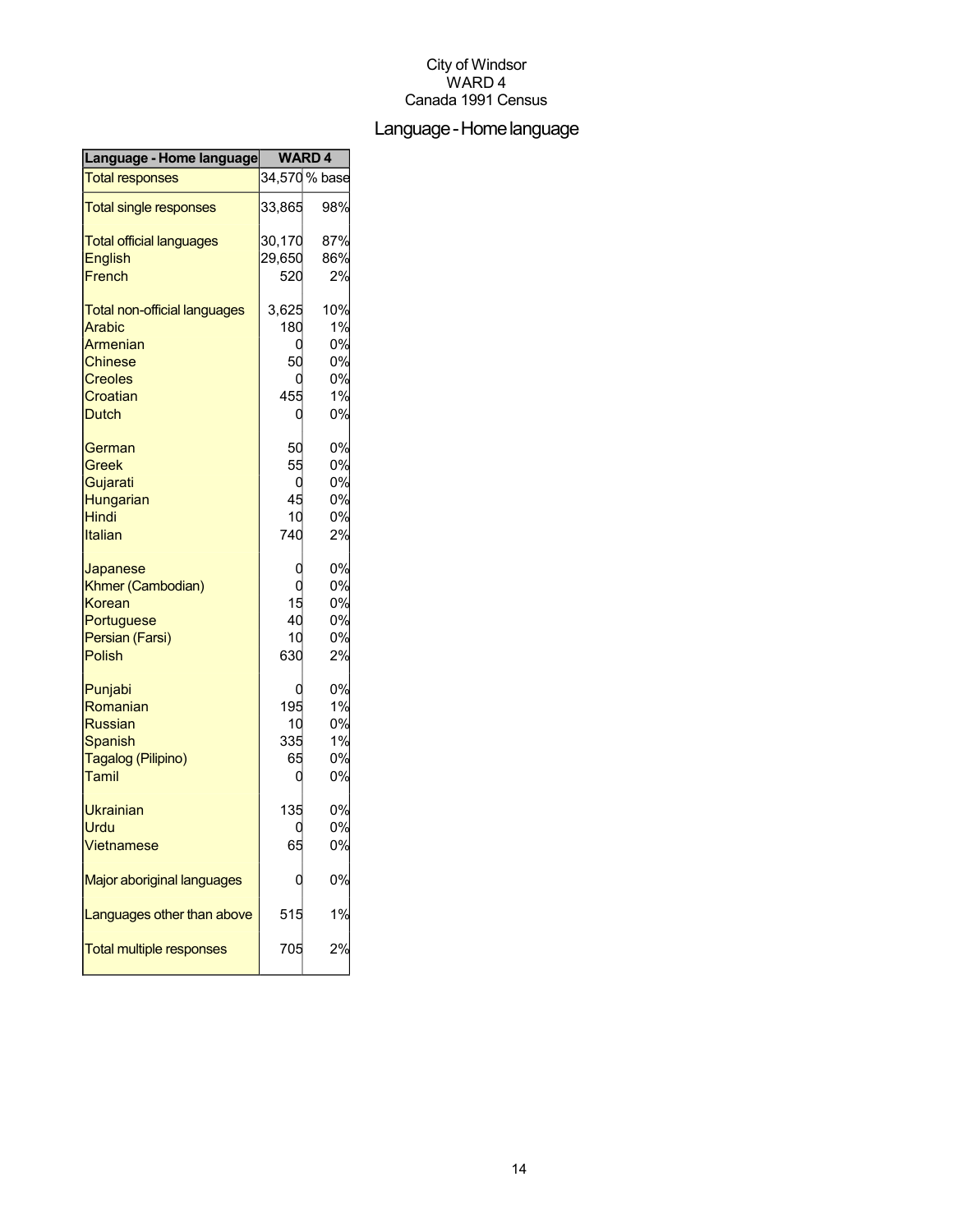## Language - Knowledge of

| Language - Knowledge of           | <b>WARD4</b> |               |
|-----------------------------------|--------------|---------------|
| <b>Total population</b>           |              | 34,915 % base |
| <b>Official languages:</b>        |              |               |
| <b>English only</b>               | 30,860       | 88%           |
| <b>French only</b>                | 30           | 0%            |
| <b>Both English and French</b>    | 3,045        | 9%            |
| <b>Neither English nor French</b> | 585          | 2%            |
| Non-official languages:           |              |               |
| <b>Armenian</b>                   |              | 0%            |
| Arabic                            | 455          | 1%            |
| <b>Chinese</b>                    | 100          | 0%            |
| Cree                              | 0            | 0%            |
| <b>Creoles</b>                    | 10           | 0%            |
| Croatian                          | 840          | 2%            |
| <b>Dutch</b>                      | 65           | 0%            |
| <b>Finnish</b>                    | 55           | 0%            |
| German                            | 660          | 2%            |
| Greek                             | 185          | 1%            |
| Gujarati                          |              | 0%            |
| <b>Hebrew</b>                     |              | 0%            |
| Hindi                             | 35           | 0%            |
| Hungarian                         | 195          | 1%            |
| <b>Italian</b>                    | 1,590        | 5%            |
| Japanese                          | 10           | 0%            |
| Korean                            | 30           | 0%            |
| Persian (Farsi)                   | 20           | 0%            |
| Polish                            | 1,120        | 3%            |
| Portuguese                        | 80           | 0%            |
| Punjabi                           | 20           | 0%            |
| Romanian                          | 370          | 1%            |
| <b>Russian</b>                    | 180          | 1%            |
| Spanish                           | 600          | 2%            |
| Tagalog (Pilipino)                | 180          | 1%            |
| Tamil                             |              | 0%            |
| <b>Ukrainian</b>                  | 525          | 2%            |
| Urdu                              |              | 0%            |
| Vietnamese                        | 60           | 0%            |
| Yiddish                           | 10           | 0%            |
|                                   |              |               |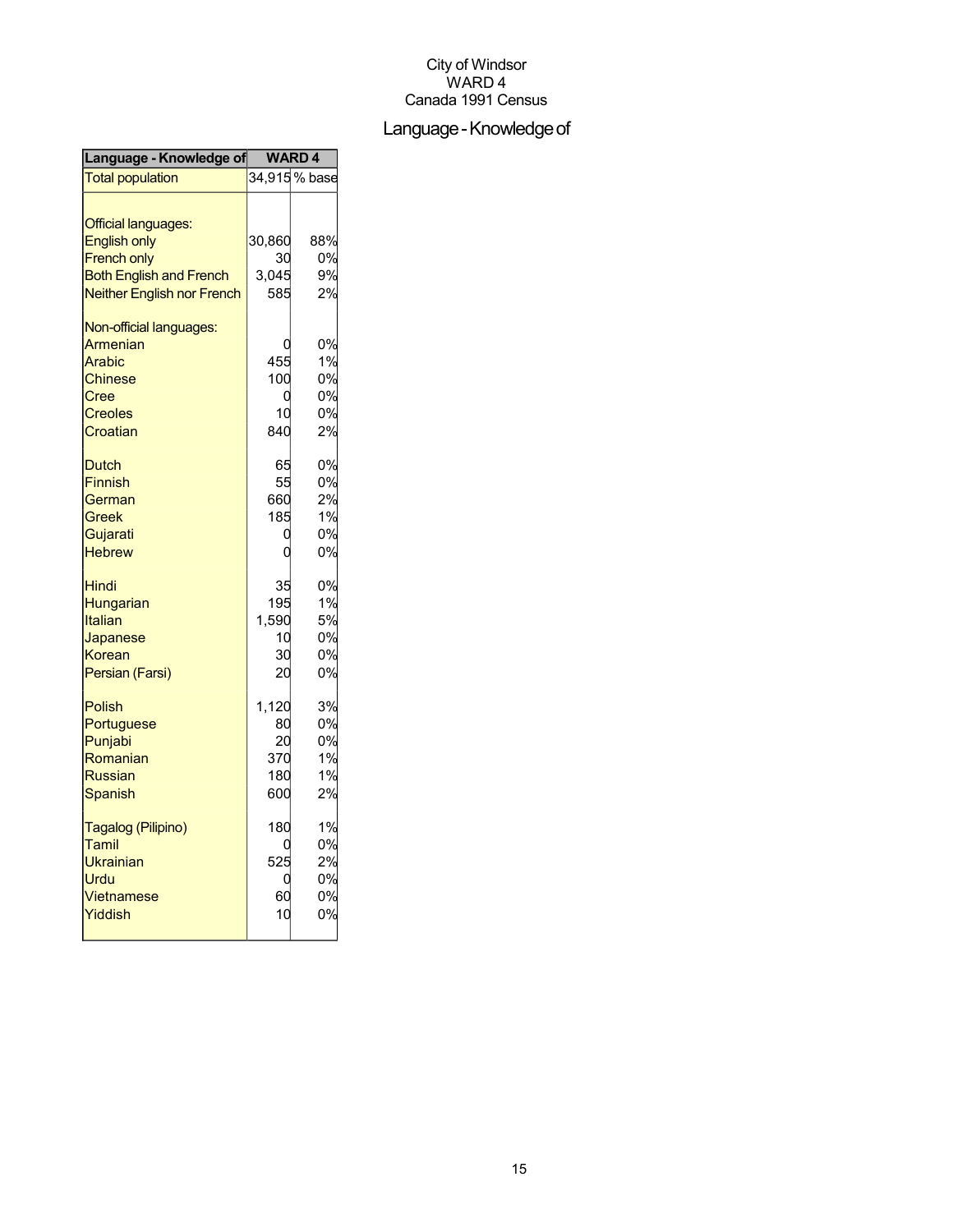## Religion

| Religion                    | <b>WARD4</b> |               |
|-----------------------------|--------------|---------------|
| <b>Total population</b>     |              | 34,915 % base |
|                             |              |               |
| Catholic                    | 20,100       | 58%           |
| <b>Roman Catholic</b>       | 19,845       | 57%           |
| <b>Ukrainian Catholic</b>   | 270          | 1%            |
| Protestant                  | 10,630       | 30%           |
| <b>United Church</b>        | 2,765        | 8%            |
| Anglican                    | 2,910        | 8%            |
| <b>Baptist</b>              | 900          | 3%            |
| Presbyterian                | 630          | 2%            |
| Lutheran                    | 475          | 1%            |
| Pentecostal                 | 545          | 2%            |
| <b>Mennonite</b>            | 10           | 0%            |
| <b>Jehovah's Witnesses</b>  | 70           | 0%            |
| <b>Reformed Bodies</b>      | 135          | 0%            |
| <b>Salvation Army</b>       | 90           | 0%            |
| Latter-day Saints (Mormons) | 135          | 0%            |
| <b>Other Protestant</b>     | 1,825        | 5%            |
| <b>Other Religions</b>      | 1,510        | 4%            |
| <b>Eastern Orthodox</b>     | 1,185        | 3%            |
| <b>Jewish</b>               | 75           | 0%            |
| Islam                       | 110          | 0%            |
| <b>Buddhist</b>             | 15           | 0%            |
| <b>Hindu</b>                | 40           | 0%            |
| <b>Sikh</b>                 | 35           | 0%            |
| Other                       | 50           | 0%            |
| No religious affiliation    | 2,235        | 6%            |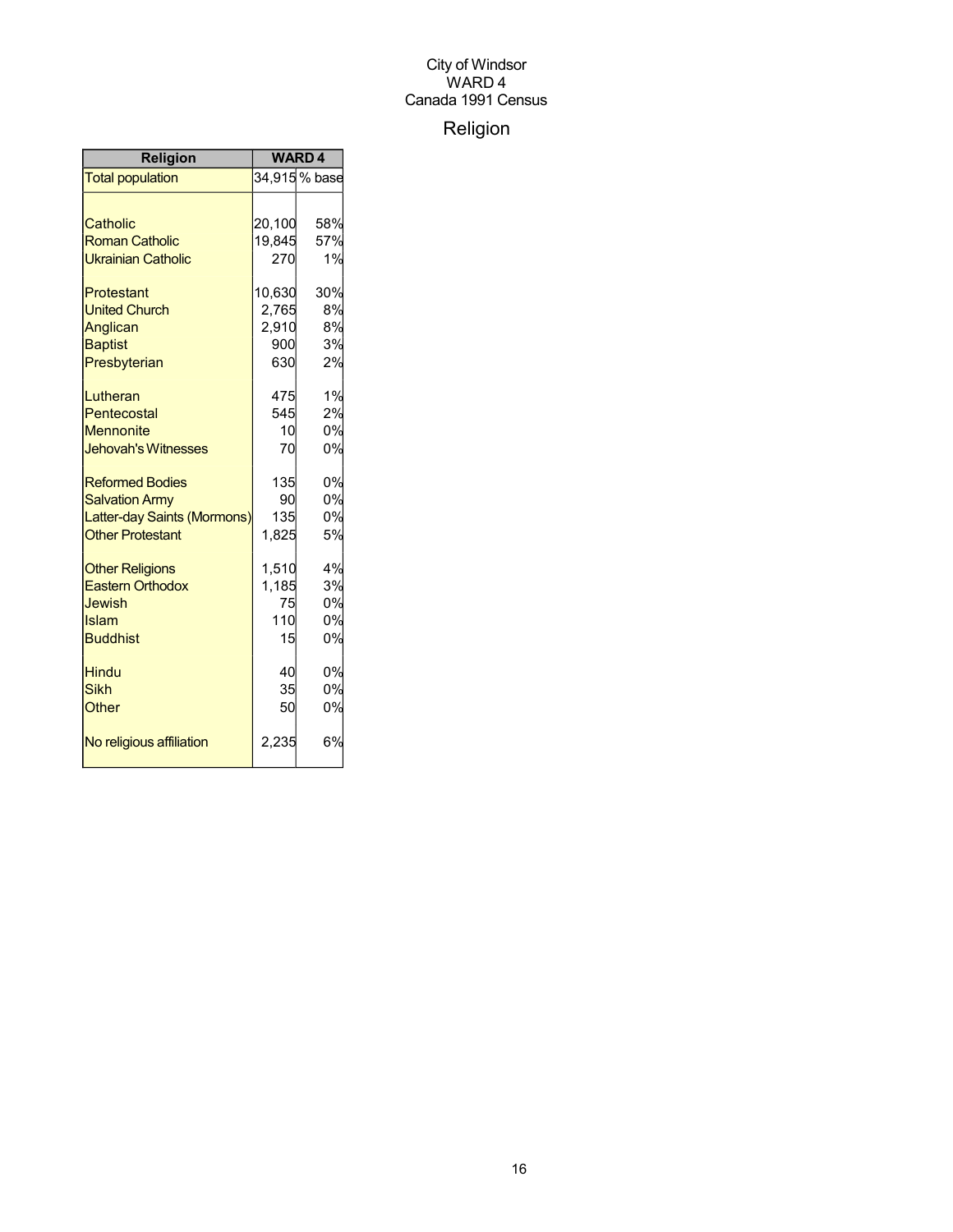## EthnicOrigin

| <b>Ethnic Origin</b>          | <b>WARD4</b> |               |
|-------------------------------|--------------|---------------|
| <b>Total population</b>       |              | 34,915 % base |
|                               |              |               |
| <b>Total single origins</b>   | 21,690       | 62%           |
| <b>Aboriginal origins</b>     | 215          | 1%            |
| <b>Black origins</b>          | 155          | 0%            |
| <b>British</b>                | 7,155        | 20%           |
| <b>English</b>                | 5,420        | 16%           |
| Scottish                      | 910          | 3%            |
| Irish                         | 755          | 2%            |
| <b>Other British</b>          | 55           | 0%            |
| Canadian                      | 280          | 1%            |
| <b>Chinese</b>                | 85           | 0%            |
| Croatian                      | 750          | 2%            |
| Danish                        | 20           | 0%            |
| Dutch (Netherlands)           | 265          | 1%            |
| East Indian, n.i.e.           | 65           | 0%            |
| Filipino                      | 275          | 1%            |
| Finnish                       | 85           | 0%            |
| French                        | 4,400        | 13%           |
| German                        | 740          | 2%            |
| Greek                         | 155          | 0%            |
| Hungarian (Magyar)            | 285          | 1%            |
| Italian                       | 1,755        | 5%            |
| Japanese                      | C            | 0%            |
| Jewish                        | 100          | 0%            |
| Korean                        | 40           | 0%            |
| Lebanese                      | 330          | 1%            |
| Norwegian                     |              | 0%            |
| <b>Polish</b>                 | 1,185        | 3%            |
| Portuguese                    | 70           | 0%            |
| <b>Spanish</b>                | 280          | 1%            |
| <b>Swedish</b>                | 10           | 0%            |
| Ukrainian                     | 760          | 2%            |
| Vietnamese                    | 65           | 0%            |
| Yugoslav, n.i.e.              | 380          | 1%            |
| Other single origins          | 1,625        | 5%            |
| Total multiple origins 12,850 |              | 37%           |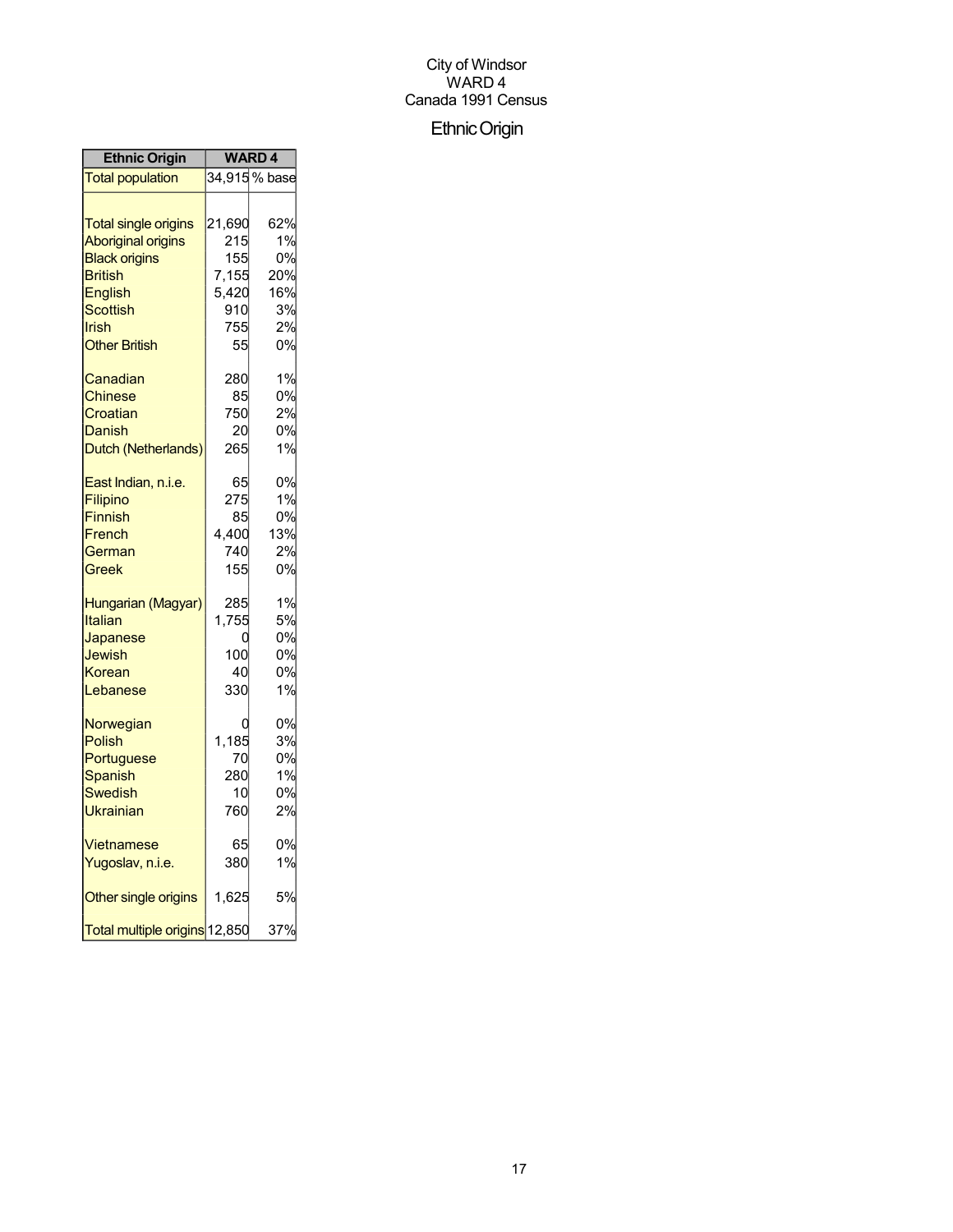## Citizenship and Immigration

| Citizenship and Immigration         | <b>WARD4</b> |               |
|-------------------------------------|--------------|---------------|
| <b>Total population</b>             |              | 34,915 % base |
|                                     |              |               |
| <b>Canadian citizens</b>            | 32,430       | 93%           |
| <b>Citizens other than Canadian</b> | 2,105        | 6%            |
| Immigration:                        |              |               |
| Non-immigrant population            | 27,300       | 78%           |
| Born in province of residence       | 24,725       | 71%           |
|                                     |              |               |
| Immigrant population                | 7,235        | 21%           |
| <b>United States of America</b>     | 630          | 2%            |
| <b>Central and South America</b>    | 350          | 1%            |
| Caribbean and Bermuda               | 60           | 0%            |
| <b>United Kingdom</b>               | 845          | 2%            |
| <b>Other Europe</b>                 | 4,555        | 13%           |
| Africa                              | 10           | 0%            |
| India                               | 60           | 0%            |
| <b>Other Asia</b>                   | 750          | 2%            |
| Oceania & Other                     | 10           | 0%            |
| Non-permanent residents             | 90           | 0%            |
| <b>Total immigrant population</b>   |              | 7,190 % base  |
| Period of immigration:              |              |               |
| Before 1961                         | 2,655        | 37%           |
| 1961-1970                           | 1,445        | 20%           |
| 1971-1980                           | 1,075        | 15%           |
| 1981-1991                           | 1,960        | 27%           |
| 1981-1987                           | 745          | 10%           |
| 1988-1991                           | 1,210        | 17%           |
| Age at immigration:                 |              |               |
| $0 - 4$ years                       | 955          | 13%           |
| 5 - 19 years                        | 1,915        | 27%           |
| 20 years and over                   | 4,305        | 60%           |
|                                     |              |               |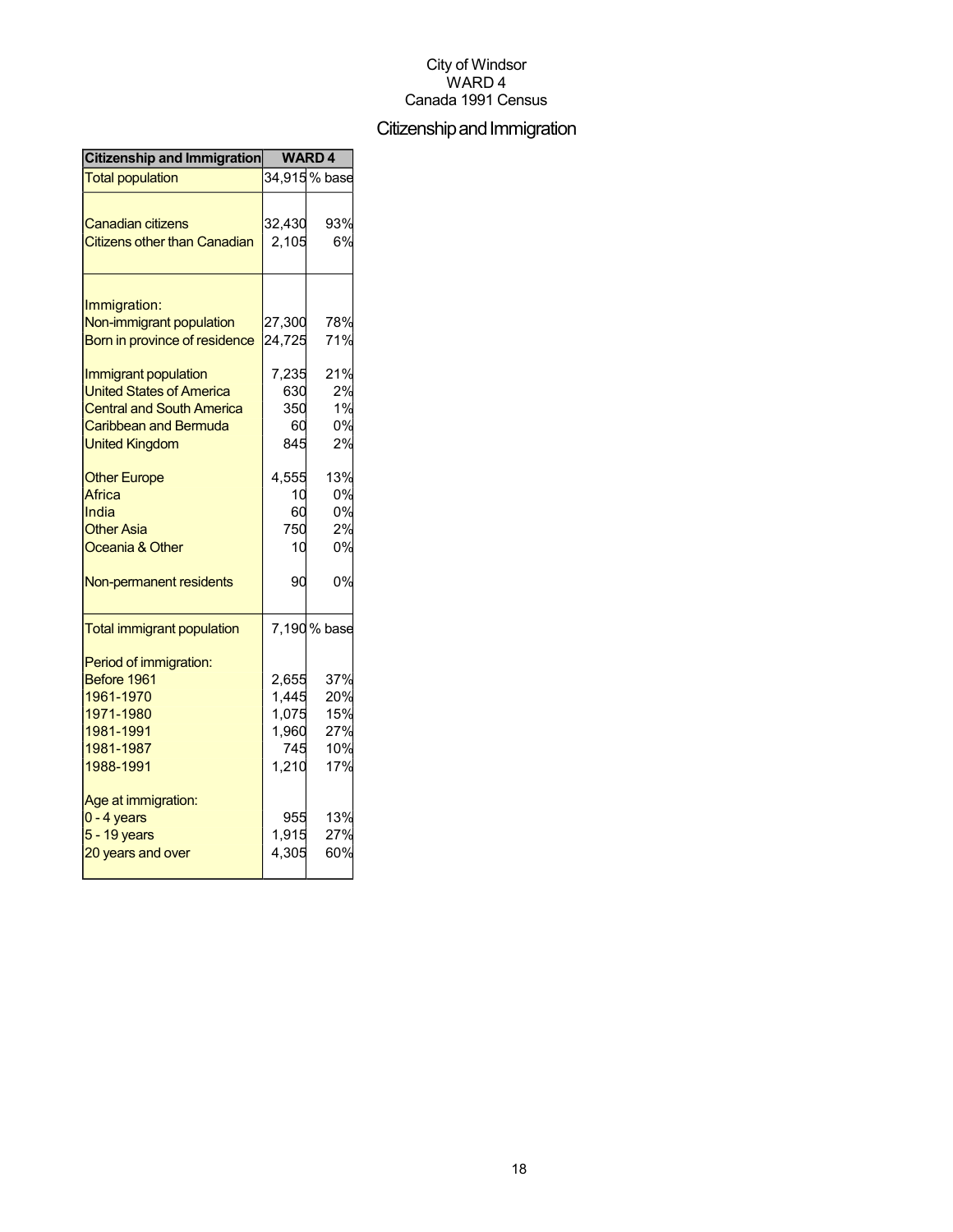## Mobility

| <b>Mobility</b>                           | <b>WARD4</b> |               |
|-------------------------------------------|--------------|---------------|
| One-year mobility status:                 |              |               |
| Population 1 year and over                |              | 33,965 % base |
| <b>Non-movers</b>                         | 28,690       | 84%           |
| <b>Movers</b>                             | 5,230        | 15%           |
| <b>Intraprovincial movers</b>             | 4,805        | 14%           |
| <b>Interprovincial migrants</b>           | 85           | 0%            |
| <b>External migrants</b>                  | 370          | 1%            |
|                                           |              |               |
| Five-year mobility status:                |              |               |
| Population 5 years and over 32,045 % base |              |               |
| Non-movers                                | 18,675       | 58%           |
| <b>Movers</b>                             | 13,355       | 42%           |
| Non-migrants                              | 9,805        | 31%           |
| <b>Migrants</b>                           | 3,530        | 11%           |
| <b>Internal migrants</b>                  | 2,380        | 7%            |
| Intraprovincial migrants                  | 1,925        | 6%            |
| Interprovincial migrants                  | 470          | 1%            |
| <b>External migrants</b>                  | 1,175        | 4%            |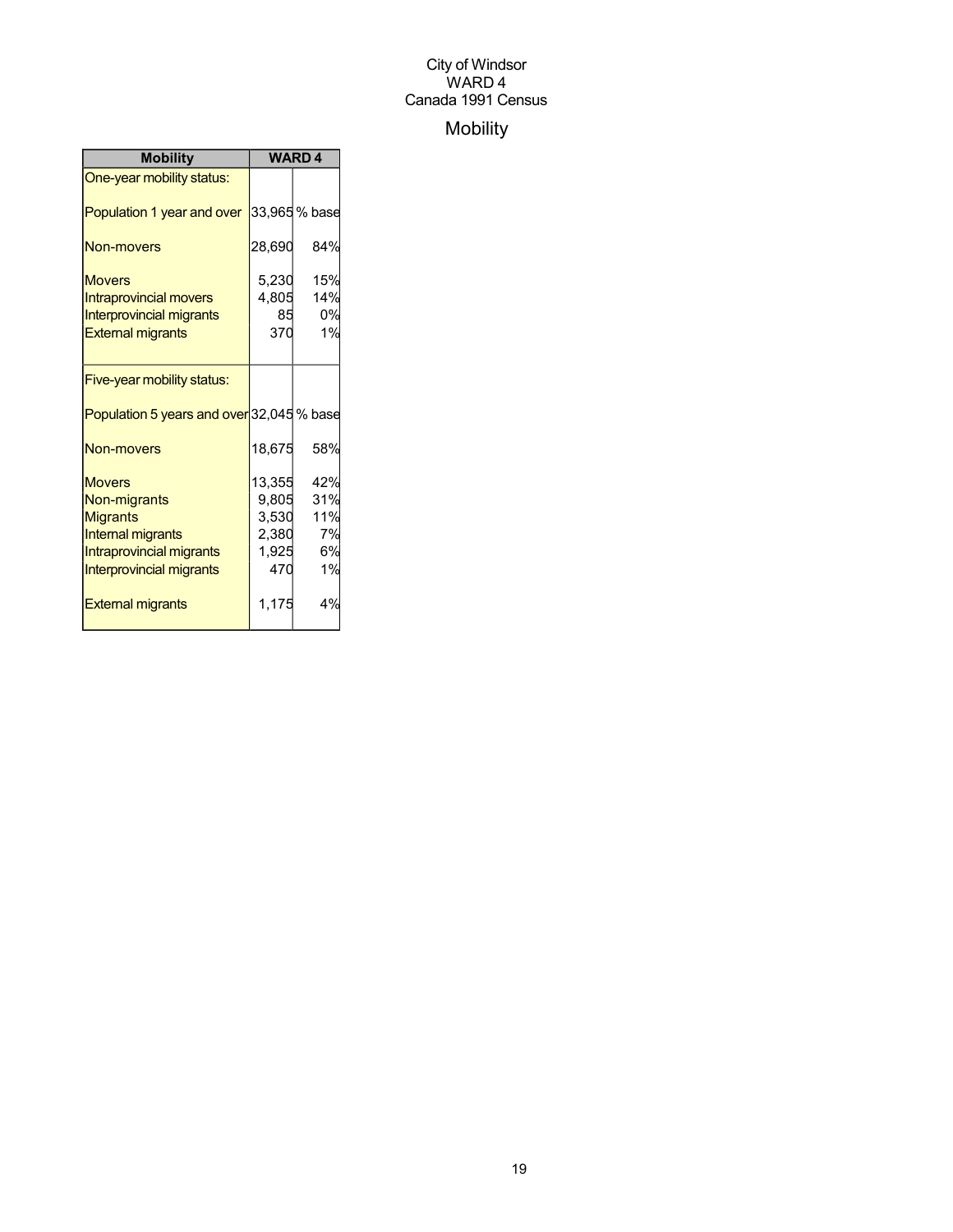## School attendance and Education level

| <b>School attendance and Education level</b>          |        | <b>WARD4</b>  |
|-------------------------------------------------------|--------|---------------|
| Population 15 to 24 years                             |        | 5,050 % base  |
| By school attendance:                                 |        |               |
| Not attending school                                  | 1,635  | 32%           |
| <b>Attending school full time</b>                     | 3,065  | 61%           |
| Attending school part time                            | 355    | 7%            |
| Population over 15 years                              |        | 27,590 % base |
| By highest level of schooling:                        |        |               |
| Less than grade 9                                     | 4,215  | 15%           |
| Grades 9 to 13                                        | 13,300 | 48%           |
| No secondary certificate                              | 8,345  | 30%           |
| With secondary certificate                            | 4,955  | 18%           |
| Trades certificate or diploma                         | 650    | 2%            |
| Other non-university                                  | 5,295  | 19%           |
| <b>Without certificate</b>                            | 1,915  | 7%            |
| <b>With certificate</b>                               | 3,380  | 12%           |
| University - without degree                           | 2,340  | 8%            |
| <b>Without certificate</b>                            | 1,395  | 5%            |
| <b>With certificate</b>                               | 925    | 3%            |
| University - with degree                              | 1,750  | 6%            |
| Total with postsecondary qualifications               |        | 6,675 % base  |
| Educational, recreational and counselling services    | 660    | 10%           |
| Fine and applied arts                                 | 395    | 6%            |
| <b>Humanities and related</b>                         | 320    | 5%            |
| Social sciences and related                           | 575    | 9%            |
| Commerce, management and business administration      | 1,165  | 17%           |
| Agricultural and biological sciences and technologies | 220    | 3%            |
| Engineering & applied sciences                        | 230    | 3%            |
| Engineering & applied science technologies and trades | 1,995  | 30%           |
| Health professions, sciences and technologies         | 940    | 14%           |
| Mathematics and physical sciences                     | 90     | 1%            |
| None and all other                                    | 0      | 0%            |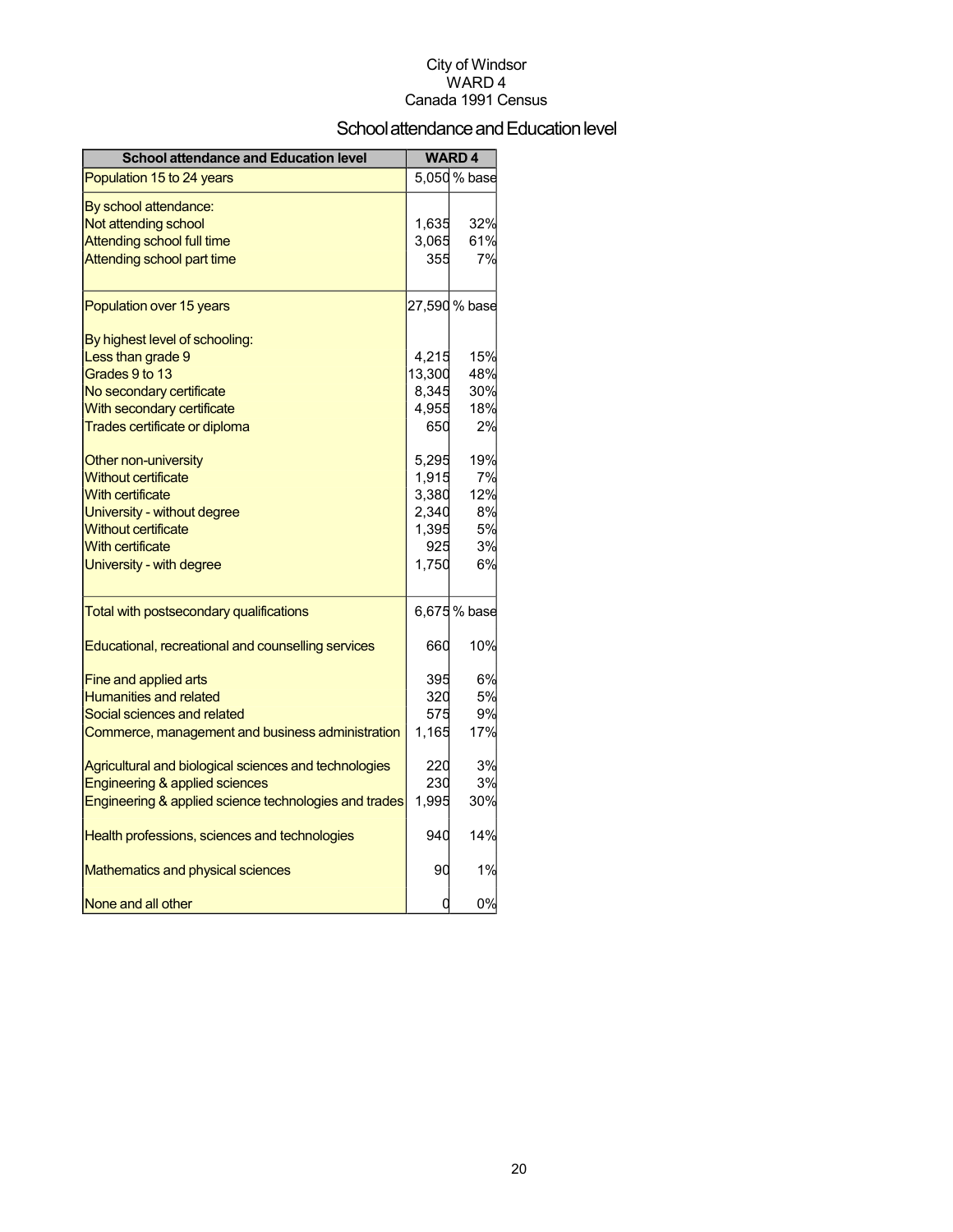## Post-secondary Education by sex

| <b>Post-secondary Education by sex</b>                      |     | <b>WARD4</b> |
|-------------------------------------------------------------|-----|--------------|
| Males with postsecondary qualifications                     |     | 3,400 % base |
|                                                             | 130 | 4%           |
| Educational, recreational and counselling services          |     |              |
| Fine and applied arts                                       | 50  | 1%           |
| <b>Humanities and related</b>                               | 170 | 5%           |
| Social sciences and related                                 | 250 | 7%           |
| Commerce, management and business administration            | 460 | 14%          |
| Agricultural and biological sciences and technologies       | 65  | 2%           |
| Engineering & applied sciences                              | 200 | 6%           |
| Engineering & applied science technologies and trades 1,820 |     | 54%          |
| Health professions, sciences and technologies               | 125 | 4%           |
| Mathematics and physical sciences                           | 80  | 2%           |
| None and all other                                          | U   | 0%           |
| Females with postsecondary qualifications                   |     | 3,275 % base |
| Educational, recreational and counselling services          | 530 | 16%          |
| Fine and applied arts                                       | 345 | 11%          |
| <b>Humanities and related</b>                               | 150 | 5%           |
| Social sciences and related                                 | 325 | 10%          |
| Commerce, management and business administration            | 705 | 22%          |
| Agricultural and biological sciences and technologies       | 155 | 5%           |
| Engineering & applied sciences                              | 30  | 1%           |
| Engineering & applied science technologies and trades       | 175 | 5%           |
| Health professions, sciences and technologies               | 815 | 25%          |
| Mathematics and physical sciences                           | 10  | 0%           |
| None and all other                                          | 0   | 0%           |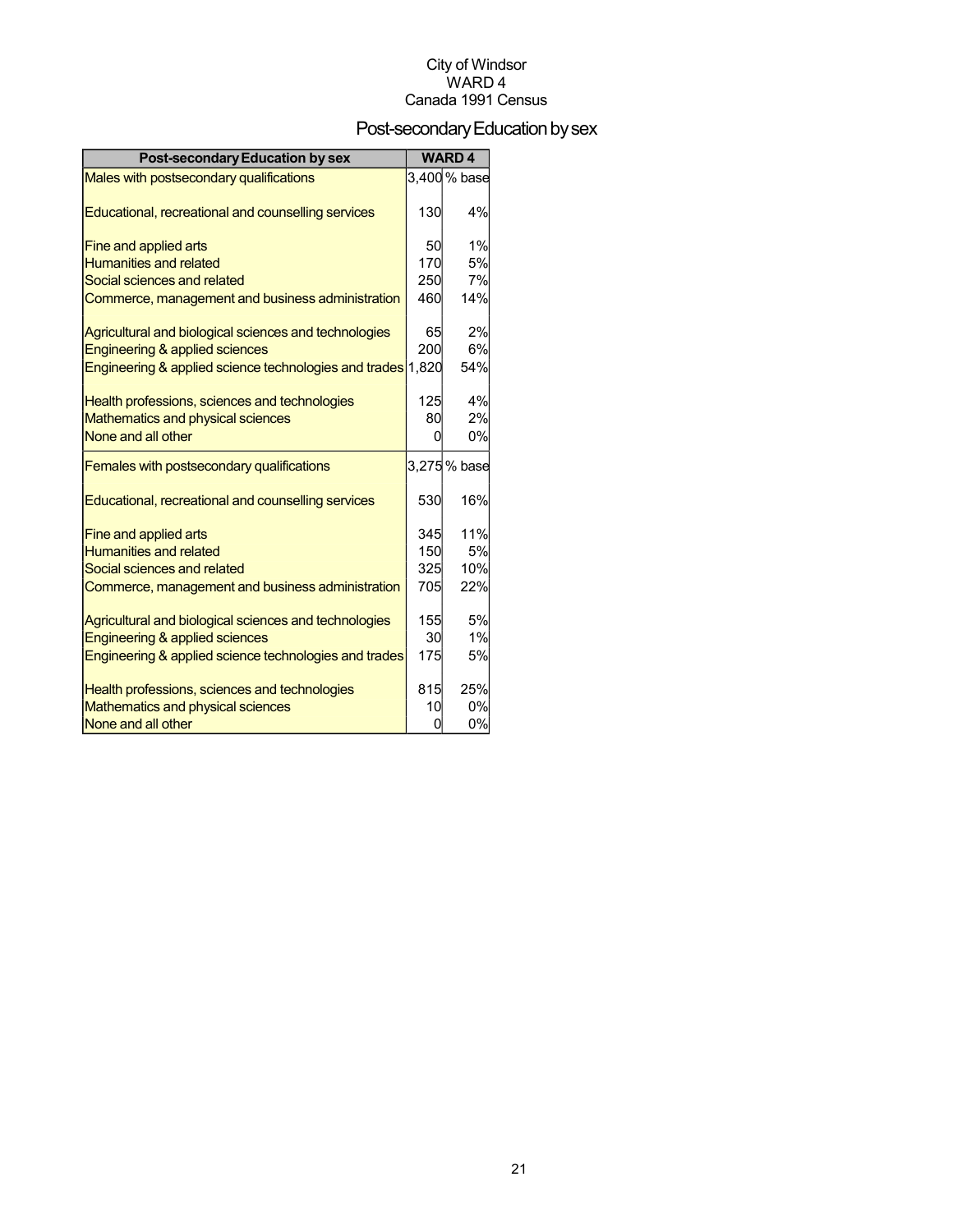## Labour Force

| <b>Labour Force</b>                   |        | <b>WARD4</b> |
|---------------------------------------|--------|--------------|
| Total 15 years and over 27,620 % base |        |              |
| In labour force                       | 16,810 | 61%          |
| Employed                              | 14,140 | 51%          |
| <b>Unemployed</b>                     | 2,665  | 10%          |
| Not in the labour force               | 10,825 | 39%          |
| <b>Unemployment rate</b>              | 16%    |              |
| <b>Participation rate</b>             | 61%    |              |
| Total 15-24 years                     |        | 5,070 % base |
| In labour force                       | 3,365  | 66%          |
| Employed                              | 2,725  | 54%          |
| <b>Unemployed</b>                     | 665    | 13%          |
| Not in the labour force               | 1,710  | 34%          |
| Unemployment rate                     | 20%    |              |
| <b>Participation rate</b>             | 66%    |              |
| Total 25 years and over 22,545 % base |        |              |
| In labour force                       | 13,455 | 60%          |
| Employed                              | 11,410 | 51%          |
| <b>Unemployed</b>                     | 1,990  | 9%           |
| Not in the labour force               | 9,140  | 41%          |
| Unemployment rate                     | 15%    |              |
| <b>Participation rate</b>             | 60%    |              |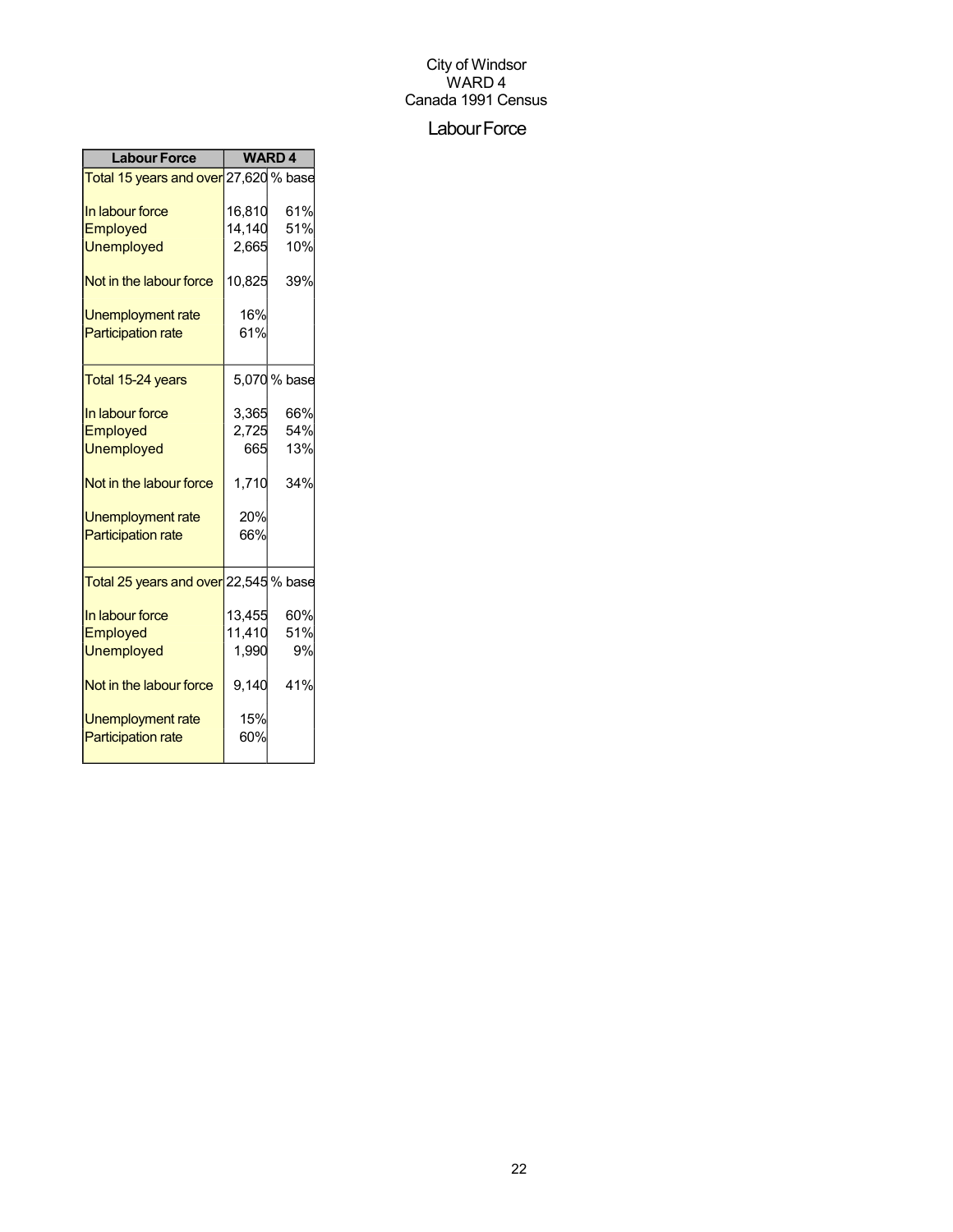#### Labour Force - Males

| <b>Labour Force - Males</b>           | <b>WARD4</b> |              |
|---------------------------------------|--------------|--------------|
| Males 15 years and over 12,955 % base |              |              |
| In labour force                       | 9,285        | 72%          |
| Employed                              | 7,775        | 60%          |
| <b>Unemployed</b>                     | 1,530        | 12%          |
| Not in the labour force               | 3,635        | 28%          |
| Unemployment rate                     | 16%          |              |
| <b>Participation rate</b>             | 72%          |              |
| Males 15-24 years                     |              | 2,490 % base |
|                                       |              |              |
| In labour force                       | 1,810        | 73%          |
| Employed                              | 1,450        | 58%          |
| <b>Unemployed</b>                     | 360          | 14%          |
| Not in the labour force               | 690          | 28%          |
| <b>Unemployment rate</b>              | 20%          |              |
| <b>Participation rate</b>             | 73%          |              |
| Males 25 years and over 10,455 % base |              |              |
|                                       |              |              |
| In labour force                       | 7,490        | 72%          |
| Employed                              | 6,345        | 61%          |
| <b>Unemployed</b>                     | 1,150        | 11%          |
| Not in the labour force               | 2,960        | 28%          |
| Unemployment rate                     | 15%          |              |
| <b>Participation rate</b>             | 72%          |              |
|                                       |              |              |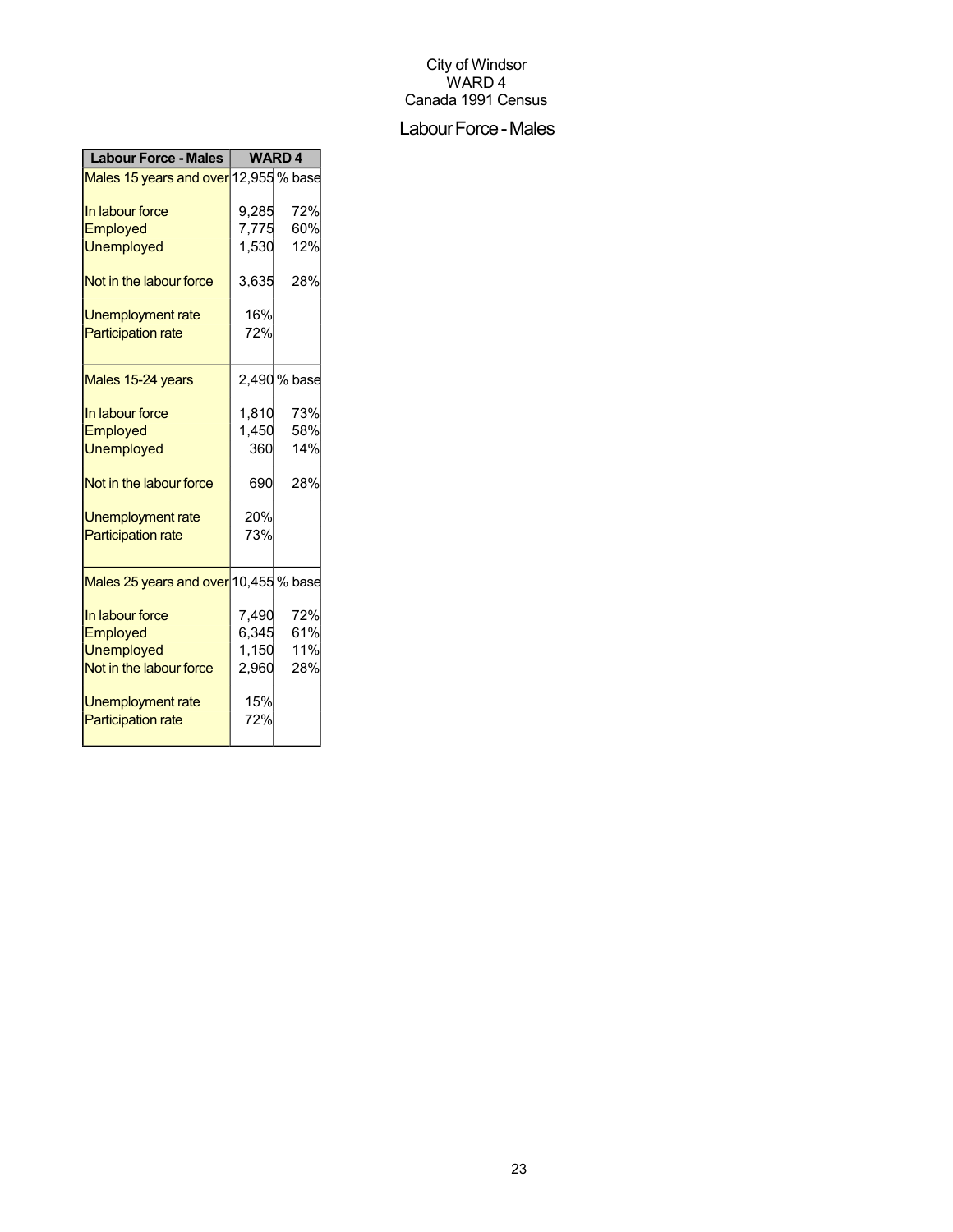## Labour Force - Females

| <b>Labour Force - Females</b>           | <b>WARD4</b> |              |
|-----------------------------------------|--------------|--------------|
| Females 15 years and over 14,680 % base |              |              |
| In labour force                         | 7,500        | 51%          |
| <b>Employed</b>                         | 6,385        | 43%          |
| <b>Unemployed</b>                       | 1,150        | 8%           |
| Not in the labour force                 | 7,200        | 49%          |
| Unemployment rate                       | 15%          |              |
| <b>Participation rate</b>               | 51%          |              |
| Females 15-24 years                     |              | 2,600 % base |
| In labour force                         | 1,580        | 61%          |
| Employed                                | 1,295        | 50%          |
| <b>Unemployed</b>                       | 295          | 11%          |
| Not in the labour force                 | 1,015        | 39%          |
| Unemployment rate                       | 19%          |              |
| <b>Participation rate</b>               | 61%          |              |
| Females 25 years and over 12,065 % base |              |              |
| In labour force                         | 5,940        | 49%          |
| Employed                                | 5,090        | 42%          |
| <b>Unemployed</b>                       | 840          | 7%           |
| Not in the labour force                 | 6,135        | 51%          |
| Unemployment rate                       | 14%          |              |
| <b>Participation rate</b>               | 49%          |              |
|                                         |              |              |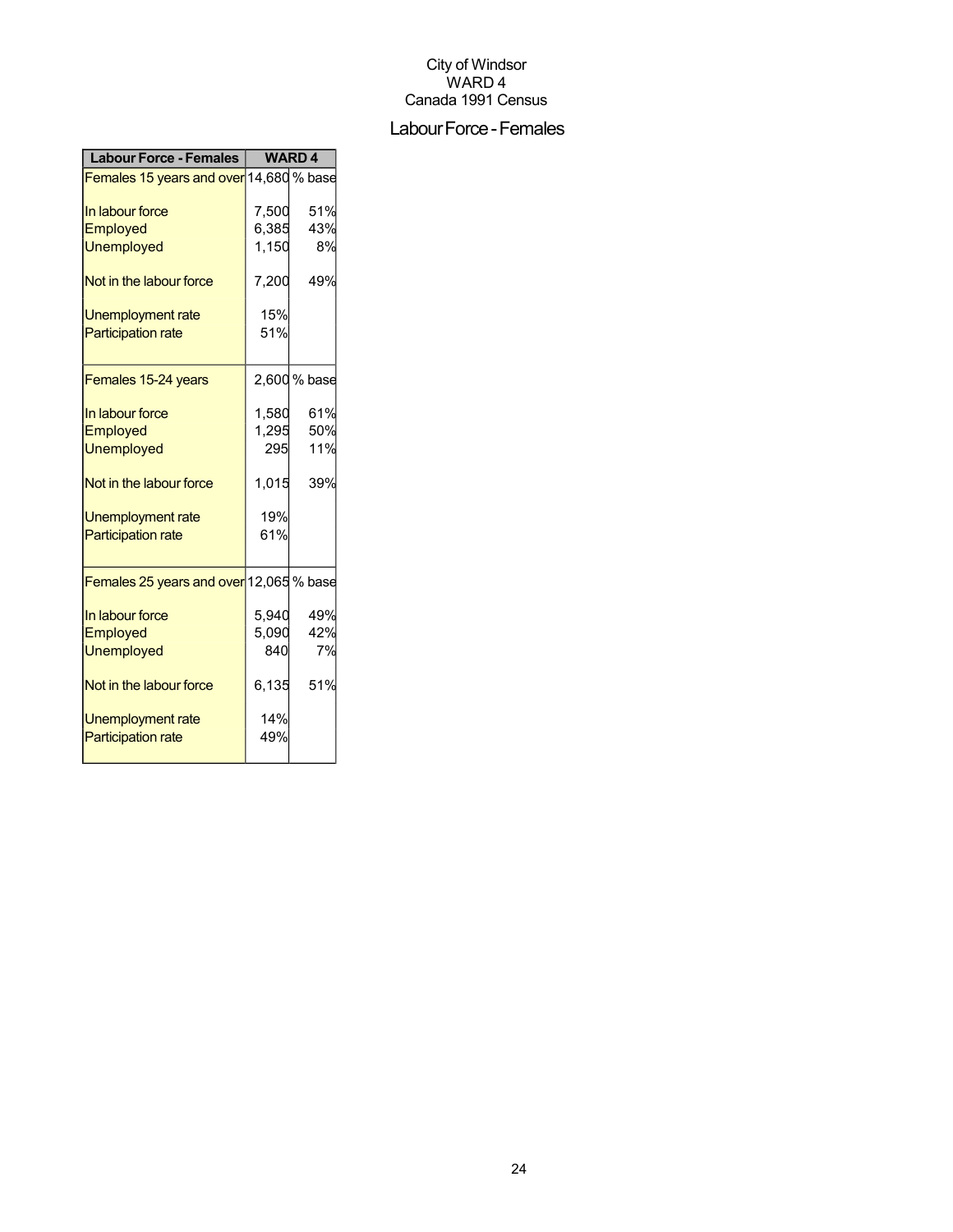## Labour Force - Females with Children

| <b>Labour Force - Females with Children</b>                    |       | <b>WARD4</b> |
|----------------------------------------------------------------|-------|--------------|
| Females, 15 years and older, no children at home               |       | 8,550 % base |
| In the labour force                                            | 3,870 | 45%          |
| Employed                                                       | 3,395 | 40%          |
| <b>Unemployed</b>                                              | 485   | 6%           |
| Not in the labour force                                        | 4,685 | 55%          |
| Unemployment rate                                              | 13%   |              |
| <b>Participation rate</b>                                      | 45%   |              |
| Females 15 years and older with children at home               |       | 6,045% base  |
| In the labour force                                            | 3,585 | 59%          |
| Employed                                                       | 2,970 | 49%          |
| <b>Unemployed</b>                                              | 645   | 11%          |
| Not in the labour force                                        | 2,475 | 41%          |
| Unemployment rate                                              | 18%   |              |
| <b>Participation rate</b>                                      | 59%   |              |
| Females with children under 6 years only                       |       | 1,265 % base |
| In the labour force                                            | 750   | 59%          |
| Employed                                                       | 615   | 49%          |
| <b>Unemployed</b>                                              | 185   | 15%          |
| Not in the labour force                                        | 535   | 42%          |
| Unemployment rate                                              | 25%   |              |
| <b>Participation rate</b>                                      | 59%   |              |
| Females with children under 6 and children six years and older |       | 840 % base   |
| In the labour force                                            | 440   | 52%          |
| Employed                                                       | 330   | 39%          |
| <b>Unemployed</b>                                              | 85    | 10%          |
| Not in the labour force                                        | 395   | 47%          |
| Unemployment rate                                              | 19%   |              |
| <b>Participation rate</b>                                      | 52%   |              |
| Females with children over 6 years only                        |       | 3,970 % base |
| In the labour force                                            | 2,385 | 60%          |
| Employed                                                       | 2,010 | 51%          |
| <b>Unemployed</b>                                              | 365   | 9%           |
| Not in the labour force                                        | 1,545 | 39%          |
| Unemployment rate                                              | 15%   |              |
| <b>Participation rate</b>                                      | 60%   |              |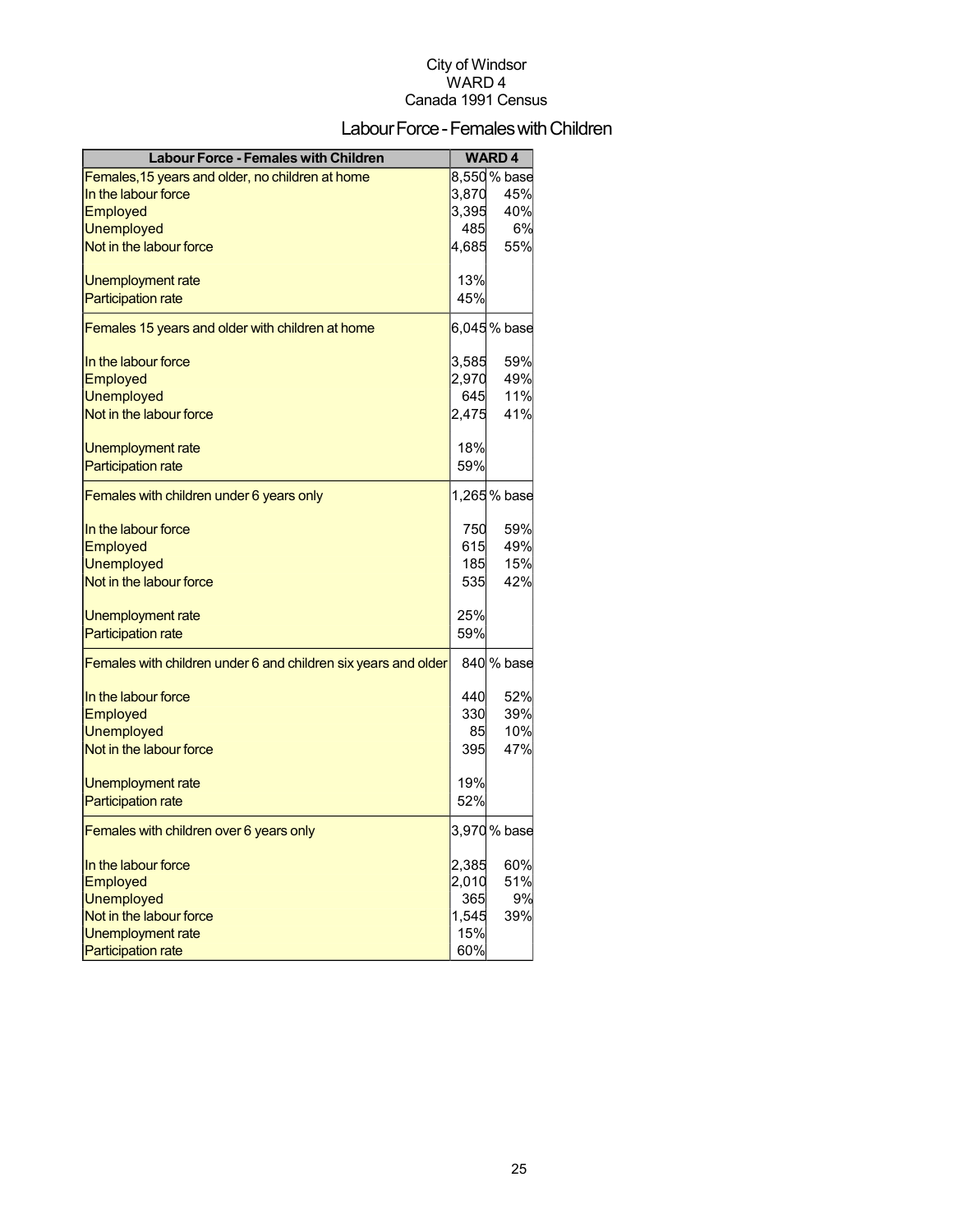## Fertility

| <b>Fertility</b>                                                           |       | <b>WARD4</b> |
|----------------------------------------------------------------------------|-------|--------------|
| Ever-married women 15 years and older, by children ever born 11,505 % base |       |              |
|                                                                            |       |              |
| No child                                                                   | 1,615 | 14%          |
| 1 child                                                                    | 1,785 | 16%          |
| 2 children                                                                 | 3,585 | 31%          |
| 3 children                                                                 | 2,365 | 21%          |
| 4 or more children                                                         | 2,140 | 19%          |
| Children ever-born per 1000                                                | 2,391 |              |
| Ever-married women 15-44 years                                             | 5,305 |              |
| Children ever-born per 1000                                                | 1,690 |              |
| Single women 15 years and over                                             | 3,140 |              |
| Children ever-born per 1000                                                | 146   |              |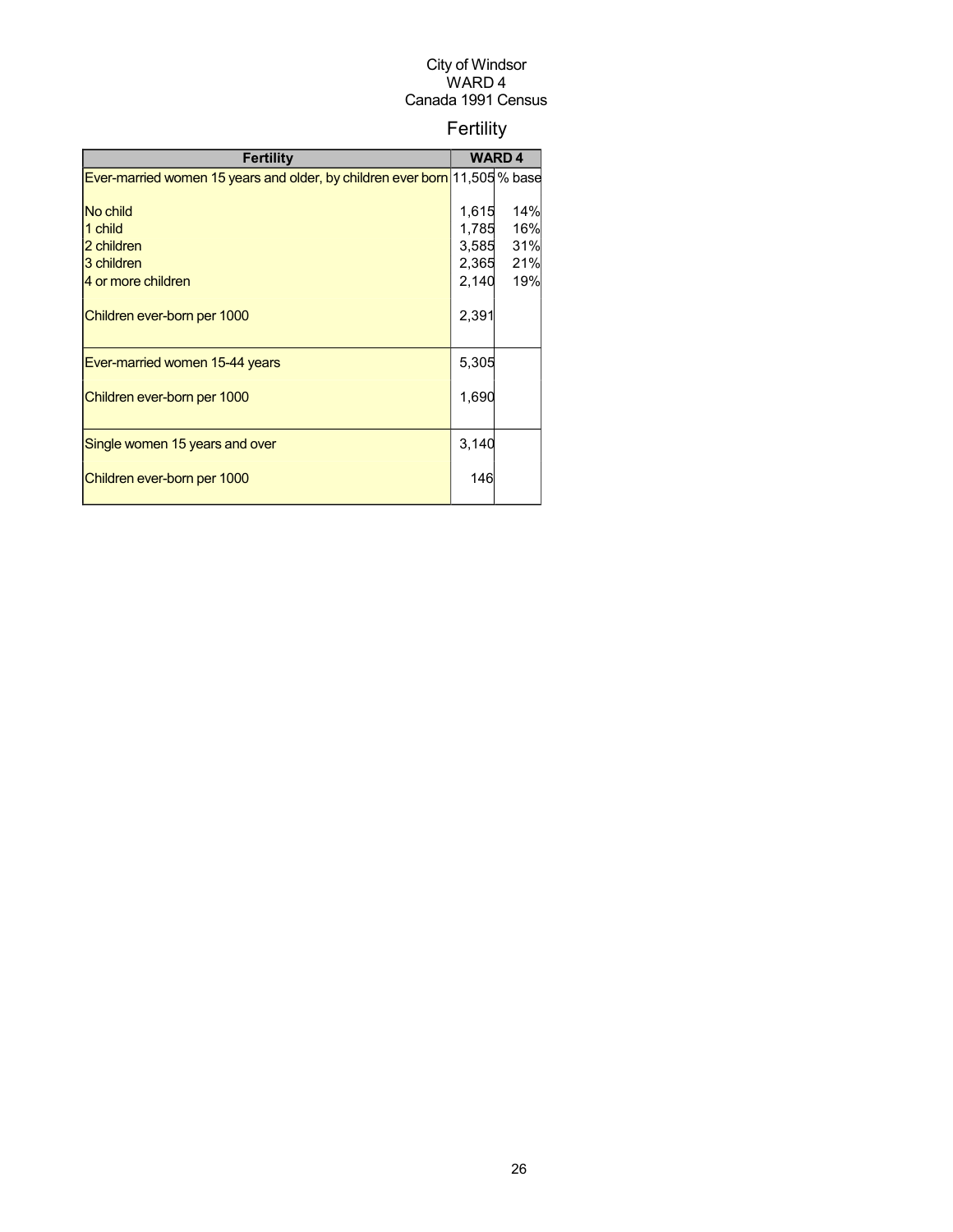## Industry

| <b>Industry</b>                                     | <b>WARD4</b> |           |
|-----------------------------------------------------|--------------|-----------|
| Total labour force 15 years and older 16,780 % base |              |           |
| <b>Total for all industries</b>                     | 16,345       | 97%       |
| <b>Agriculture and related</b>                      | 65           | 0%        |
| <b>Fishing and trapping</b>                         |              | 0%        |
| Logging and forestry                                |              | 0%        |
| Mining, quarrying & oil wells                       | 10           | 0%        |
| Manufacturing                                       | 5,155        | 31%       |
| Construction                                        | 790          | 5%        |
| <b>Transportation and storage</b>                   | 485          | 3%        |
| <b>Communication and utilities</b>                  | 320          | 2%        |
| <b>Wholesale trade</b>                              | 525          | <b>3%</b> |
| <b>Retail trade</b>                                 | 2,575        | 15%       |
| <b>Finance and insurance</b>                        | 395          | 2%        |
| Real estate and insurance agents                    | 150          | 1%        |
| <b>Business service</b>                             | 725          | 4%        |
| Government service                                  | 630          | 4%        |
| <b>Educational service</b>                          | 690          | 4%        |
| <b>Health and social service</b>                    | 1,350        | 8%        |
| Accommodation & food service                        | 1,235        | 7%        |
| Other service industries                            | 1,005        | 6%        |
|                                                     |              |           |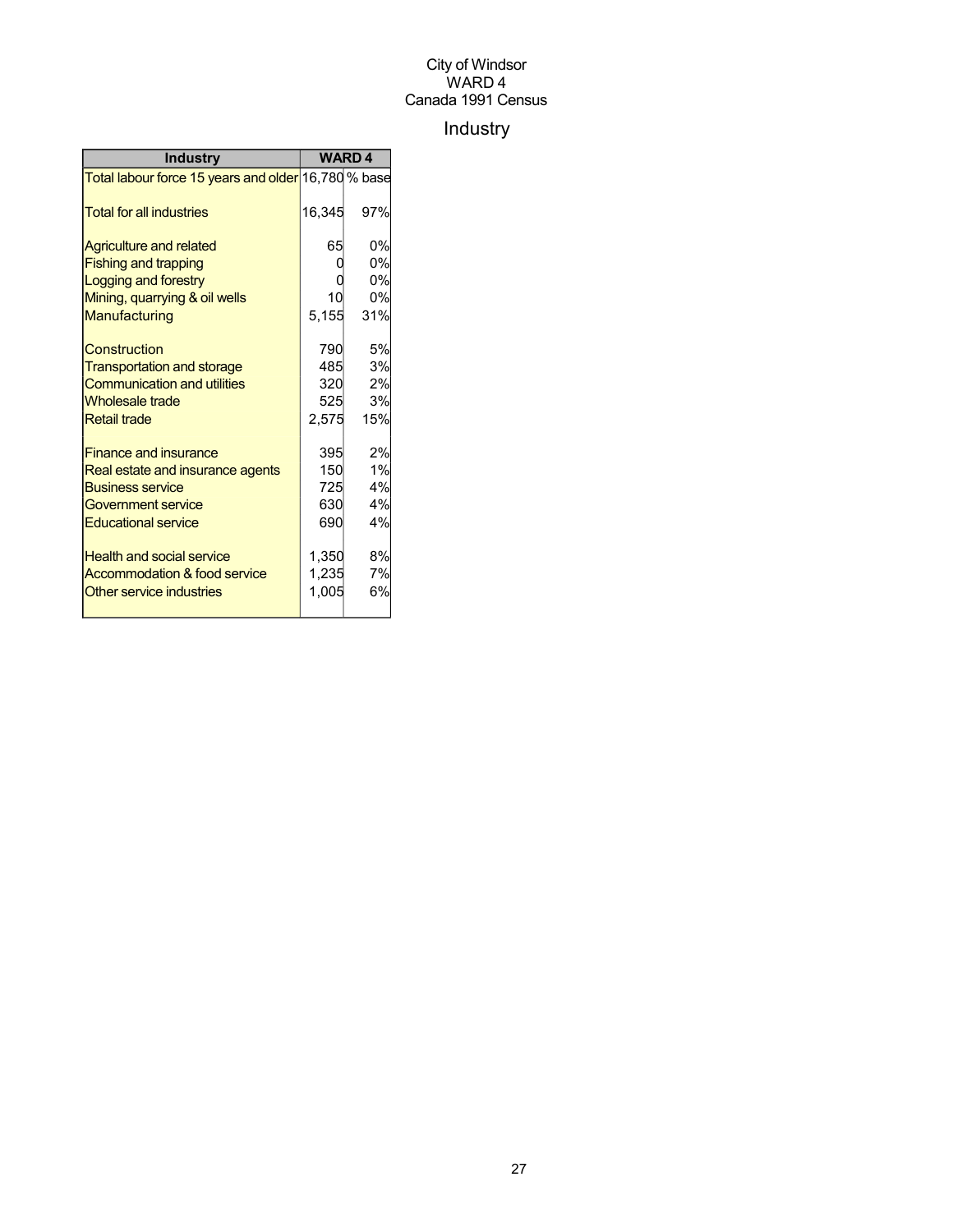## **Occupation**

| <b>Occupation</b>                             |       | <b>WARD4</b>  |
|-----------------------------------------------|-------|---------------|
| <b>Total for all occupations</b>              |       | 16,355 % base |
|                                               |       |               |
| <b>Managerial and administrative</b>          | 1,195 | 7%            |
| Natural sciences, engineering and mathematics | 375   | 2%            |
| Social sciences & related                     | 215   | 1%            |
| Religion                                      | 30    | 0%            |
| <b>Teaching and related</b>                   | 410   | 3%            |
| Medicine and health                           | 675   | 4%            |
| Art, literary, recreational                   | 110   | 1%            |
| <b>Clerical and related</b>                   | 2,560 | 16%           |
| <b>Sales</b>                                  | 1,350 | 8%            |
| Service                                       | 2,350 | 14%           |
| Farming, horticultural and animal husbandry   | 130   | 1%            |
| Fishing, trapping and related                 |       | 0%            |
| <b>Forestry and logging</b>                   |       | 0%            |
| Mining, quarrying, oil & gas                  |       | 0%            |
| Processing                                    | 370   | 2%            |
| <b>Machining and related</b>                  | 1,030 | 6%            |
| Product fabricating, assembly and repairing   | 2,625 | 16%           |
| <b>Construction trades</b>                    | 700   | 4%            |
| <b>Transport equipment operating</b>          | 485   | 3%            |
| Material handling & related                   | 405   | 2%            |
| Other crafts, equipment operating             | 80    | 0%            |
| Occupations not elsewhere classified          | 755   | 5%            |
|                                               |       |               |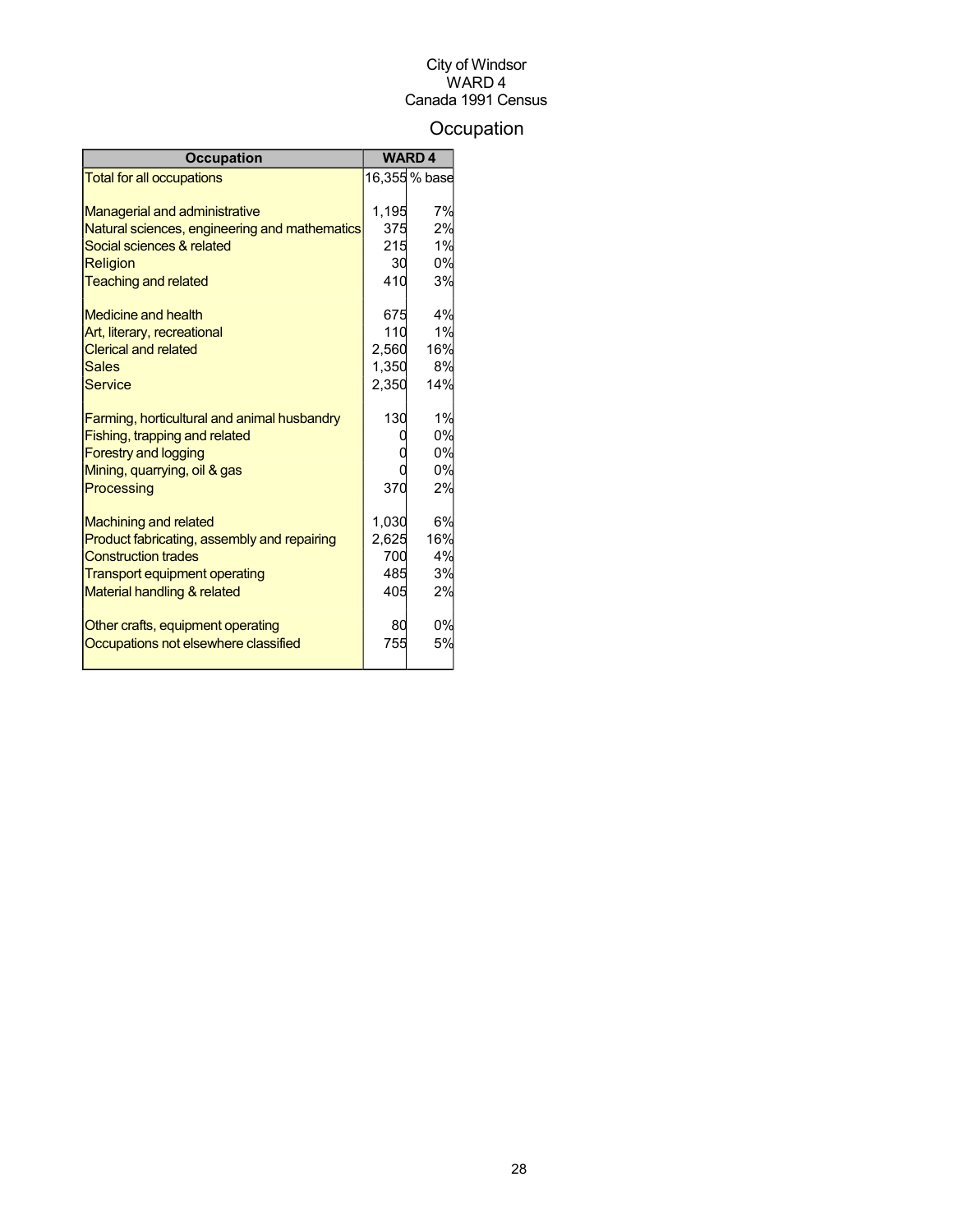## Occupation-Males

| <b>Occupation - Males</b>                     |       | <b>WARD4</b> |
|-----------------------------------------------|-------|--------------|
| Males, all occupations                        |       | 9,110% base  |
|                                               |       |              |
| Managerial, administrative                    | 630   | 7%           |
| Natural sciences, engineering and mathematics | 305   | 3%           |
| Social sciences & related                     | 60    | 1%           |
| Religion                                      | 10    | 0%           |
| <b>Teaching and related</b>                   | 100   | 1%           |
| Medicine and health                           | 95    | 1%           |
| Art, literary, recreational                   | 65    | 1%           |
| <b>Clerical and related</b>                   | 585   | 6%           |
| <b>Sales</b>                                  | 640   | 7%           |
| <b>Service</b>                                | 970   | 11%          |
| Farming, horticultural and animal husbandry   | 110   | 1%           |
| Fishing, trapping and related                 |       | 0%           |
| <b>Forestry and logging</b>                   |       | 0%           |
| Mining, quarrying, oil & gas                  |       | 0%           |
| Processing                                    | 245   | 3%           |
| <b>Machining and related</b>                  | 905   | 10%          |
| Product fabricating, assembly and repairing   | 2,060 | 23%          |
| <b>Construction trades</b>                    | 680   | 7%           |
| <b>Transport equipment operating</b>          | 415   | 5%           |
| Material handling & related                   | 295   | 3%           |
| Other crafts, equipment operating             | 50    | 1%           |
| Occupations not elsewhere classified          | 615   | 7%           |
|                                               |       |              |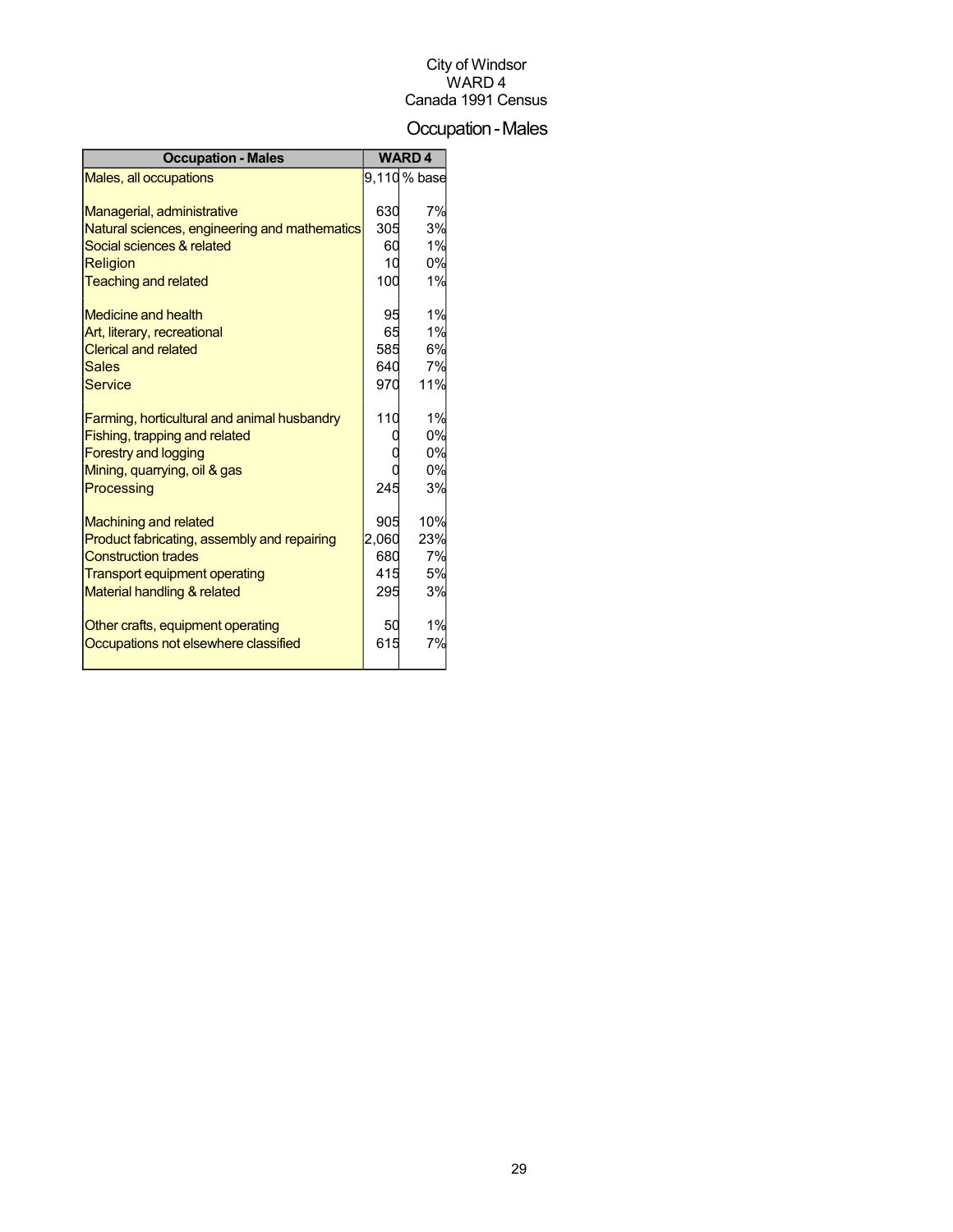## Occupation-Females

| <b>Occupation - Females</b>                   |       | <b>WARD4</b> |
|-----------------------------------------------|-------|--------------|
| Females, all occupations                      |       | 7,245 % base |
|                                               |       |              |
| Managerial, administrative                    | 565   | 8%           |
| Natural sciences, engineering and mathematics | 70    | 1%           |
| Social sciences & related                     | 155   | 2%           |
| Religion                                      | 20    | 0%           |
| <b>Teaching and related</b>                   | 310   | 4%           |
| <b>Medicine and health</b>                    | 580   | 8%           |
| Art, literary, recreational                   | 45    | 1%           |
| <b>Clerical and related</b>                   | 1,975 | 27%          |
| <b>Sales</b>                                  | 710   | 10%          |
| <b>Service</b>                                | 1,380 | 19%          |
| Farming, horticultural and animal husbandry   | 20    | 0%           |
| Fishing, trapping and related                 | C     | 0%           |
| <b>Forestry and logging</b>                   |       | 0%           |
| Mining, quarrying, oil & gas                  |       | 0%           |
| Processing                                    | 125   | 2%           |
| <b>Machining and related</b>                  | 125   | 2%           |
| Product fabricating, assembly and repairing   | 565   | 8%           |
| <b>Construction trades</b>                    | 20    | 0%           |
| <b>Transport equipment operating</b>          | 70    | 1%           |
| Material handling & related                   | 110   | 2%           |
| Other crafts, equipment operating             | 30    | 0%           |
| Occupations not elsewhere classified          | 140   | 2%           |
|                                               |       |              |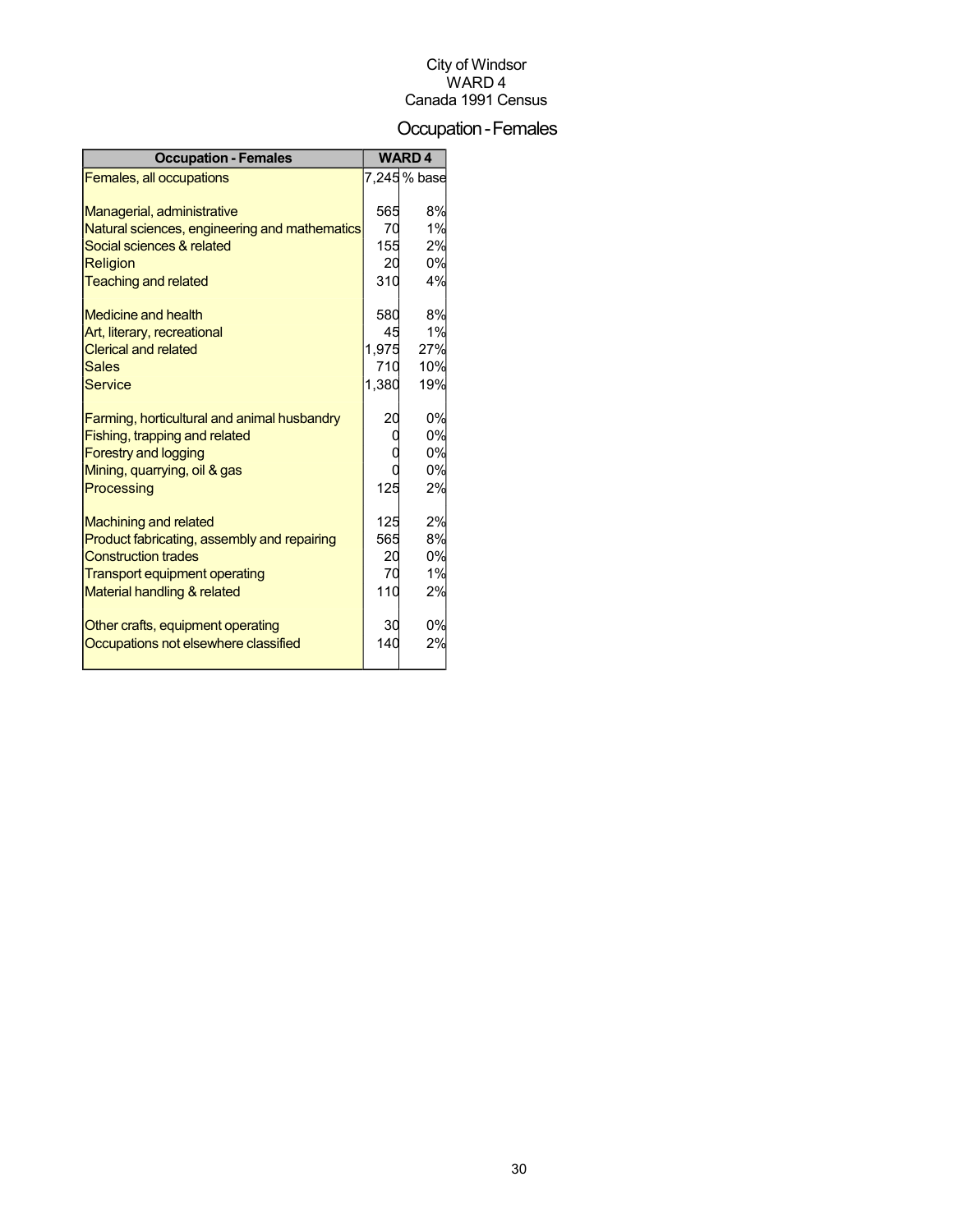## ClassofWorker

| <b>Class of Worker</b>               | <b>WARD4</b> |               |
|--------------------------------------|--------------|---------------|
| <b>Total - All classes of worker</b> |              | 16,335 % base |
| <b>Paid workers</b>                  | 15.930       | 98%           |
| <b>Employees</b>                     | 15,720       | 96%           |
| Self-employed (incorporated)         | 180          | 1%            |
| Self-employed (unincorporated)       | 340          | 2%            |
| <b>Unpaid family workers</b>         | 10           | 0%            |
| Males - All classes of worker        |              | 9,105% base   |
| <b>Paid workers</b>                  | 8,830        | 97%           |
| <b>Employees</b>                     | 8,695        | 95%           |
| Self-employed (incorporated)         | 140          | 2%            |
| Self-employed (unincorporated)       | 230          | 3%            |
| <b>Unpaid family workers</b>         | 10           | 0%            |
| <b>Females - All classes</b>         |              | 7,230 % base  |
| <b>Paid workers</b>                  | 7,100        | 98%           |
| <b>Employees</b>                     | 7,025        | 97%           |
| Self-employed (incorporated)         | 40           | 1%            |
| Self-employed (unincorporated)       | 110          | 2%            |
| <b>Unpaid family workers</b>         |              | 0%            |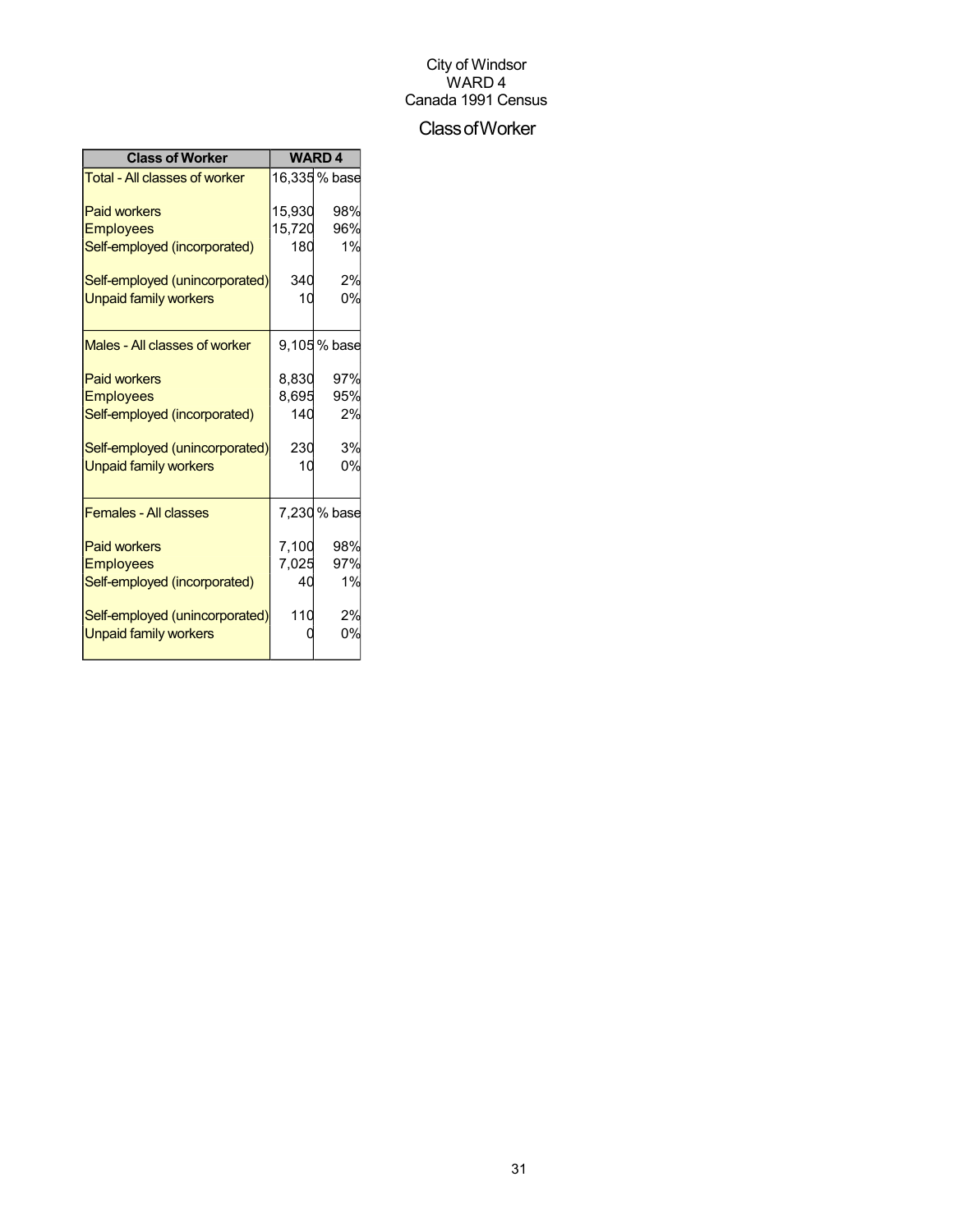## Place of Work

| <b>Place of Work</b>                                                | <b>WARD4</b>     |                                 |
|---------------------------------------------------------------------|------------------|---------------------------------|
| <b>Total in labour force</b>                                        |                  | $\overline{14}$ , 165 $\%$ base |
| Usual place of work:                                                | 13,625           | 96%                             |
| In Census Sub-division of residence 12,680                          |                  | 90%                             |
| In different Census Sub-division<br>In Census Division of residence | 910<br>820       | 6%<br>6%                        |
| At home<br><b>Outside Canada</b><br>No usual place of work          | 310<br>160<br>60 | 2%<br>1%<br>0%                  |
| <b>Males in labour force</b>                                        |                  | 7,795% base                     |
| Usual place of work:                                                | 7,515            | 96%                             |
| In Census Sub-division of residence                                 | 6,930            | 89%                             |
| In different Census Sub-division<br>In Census Division of residence | 560<br>475       | 7%<br>6%                        |
| At home<br><b>Outside Canada</b><br>No usual place of work          | 155<br>60<br>50  | 2%<br>1%<br>1%                  |
| <b>Females in labour force</b>                                      |                  | 6,370% base                     |
| Usual place of work:                                                | 6,110            | 96%                             |
| In Census Sub-division of residence                                 | 5,750            | 90%                             |
| In different Census Sub-division<br>In Census Division of residence | 350<br>345       | 5%<br>5%                        |
| At home<br><b>Outside Canada</b><br>No usual place of work          | 155<br>100<br>10 | 2%<br>2%<br>0%                  |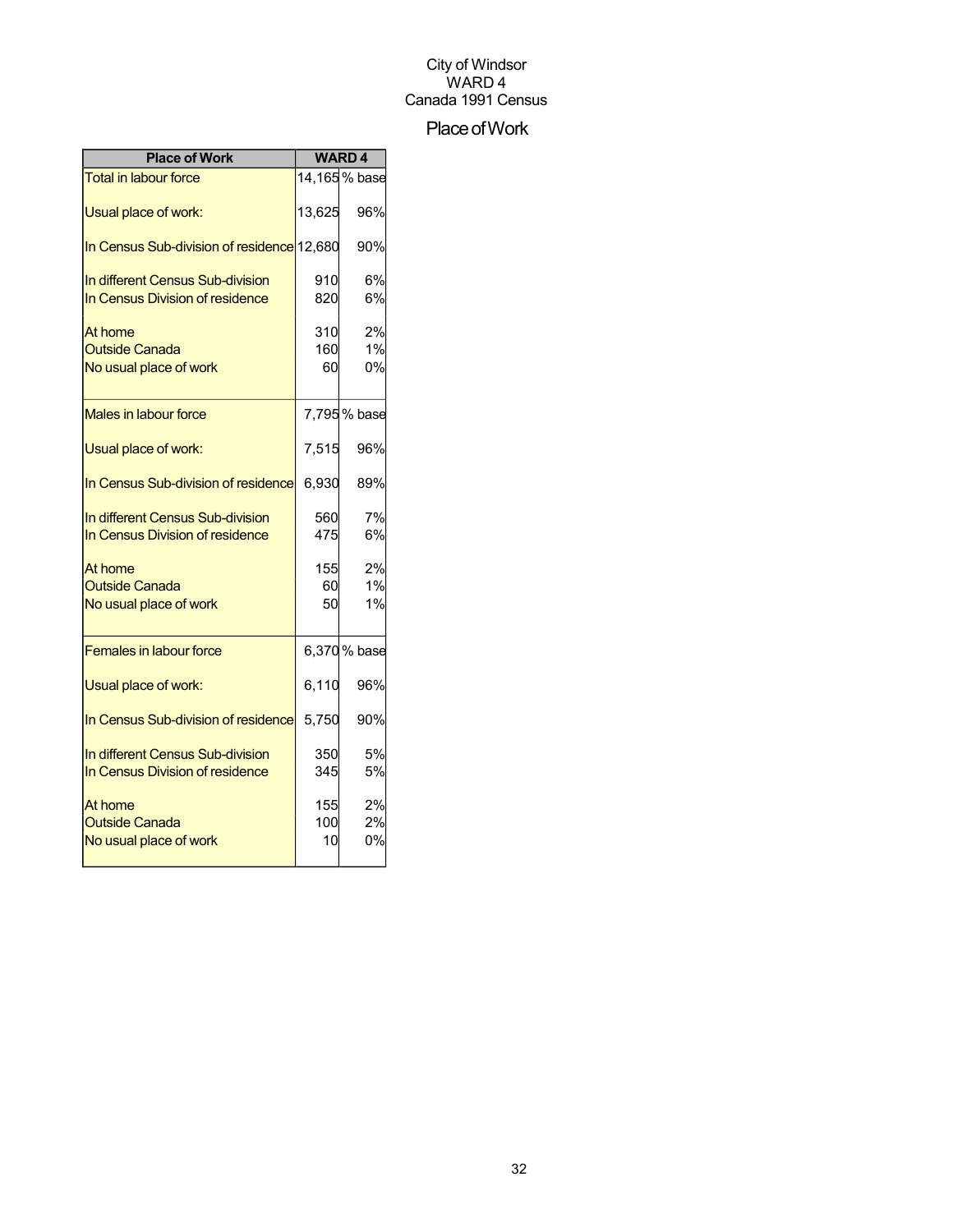## Families in Labour Force

| <b>Families in Labour Force</b>                                                                                                                                             | <b>WARD4</b>                     |                                        |  |
|-----------------------------------------------------------------------------------------------------------------------------------------------------------------------------|----------------------------------|----------------------------------------|--|
| Census families in private<br>households                                                                                                                                    |                                  | 9,575% base                            |  |
| Married & common-law families 7,890<br>No member in labour force<br>Some members in labour force 6,395<br>One member only<br>Two or more members<br>Couples in labour force | 1.460<br>1,815<br>4,565<br>3,930 | 82%<br>15%<br>67%<br>19%<br>48%<br>41% |  |
| Lone-parent families<br>No member in labour force<br>Some members in labour force<br><b>Parent in labour force</b>                                                          | 1,715<br>530<br>1,165<br>865     | 18%<br>6%<br>12%<br>9%                 |  |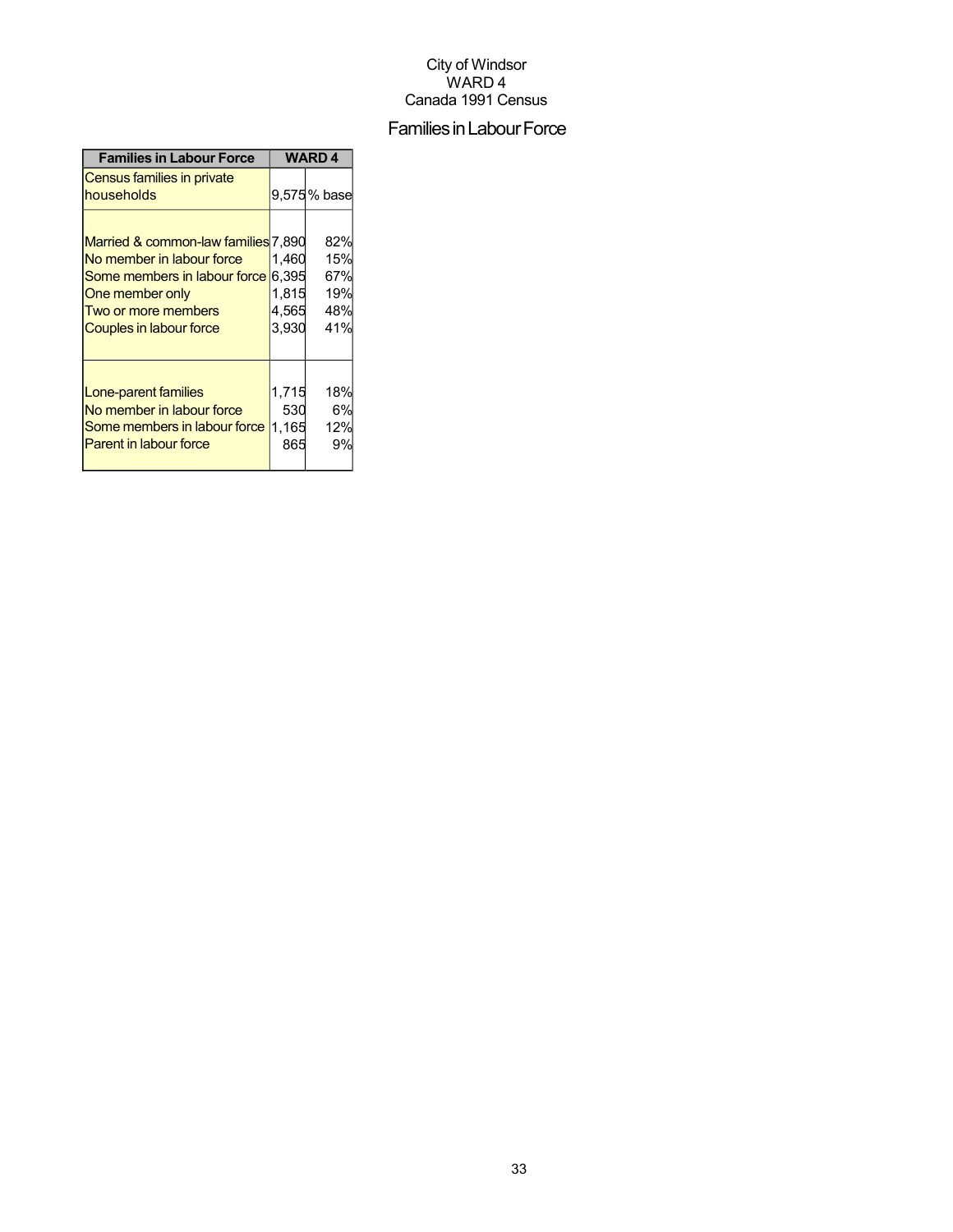## Income - full and part-time employment

| Income - full and part-time employment | <b>WARD4</b> |
|----------------------------------------|--------------|
| <b>Males and females</b>               |              |
| Worked full year, full time            | 6,715        |
| Average employment income              | \$32,430     |
| Aggregate income (000)                 | \$217,770    |
| Worked part year or part time          | 6,110        |
| Average employment income              | \$14,123     |
| Aggregate income (000)                 | \$86,291     |
| <b>Males</b>                           |              |
| Worked full year, full time            | 4,495        |
| Average employment income              | \$36,294     |
| Aggregate income (000)                 | \$163,143    |
| Worked part year or part time          | 2,975        |
| Average employment income              | \$18,362     |
| Aggregate income (000)                 | \$54,626     |
| <b>Females</b>                         |              |
| Worked full year, full time            | 2,220        |
| Average employment income              | \$24,607     |
| Aggregate income (000)                 | \$54,627     |
| Worked part year or part time          | 3,135        |
| Average employment income              | \$10,100     |
| Aggregate income (000)                 | \$31,665,000 |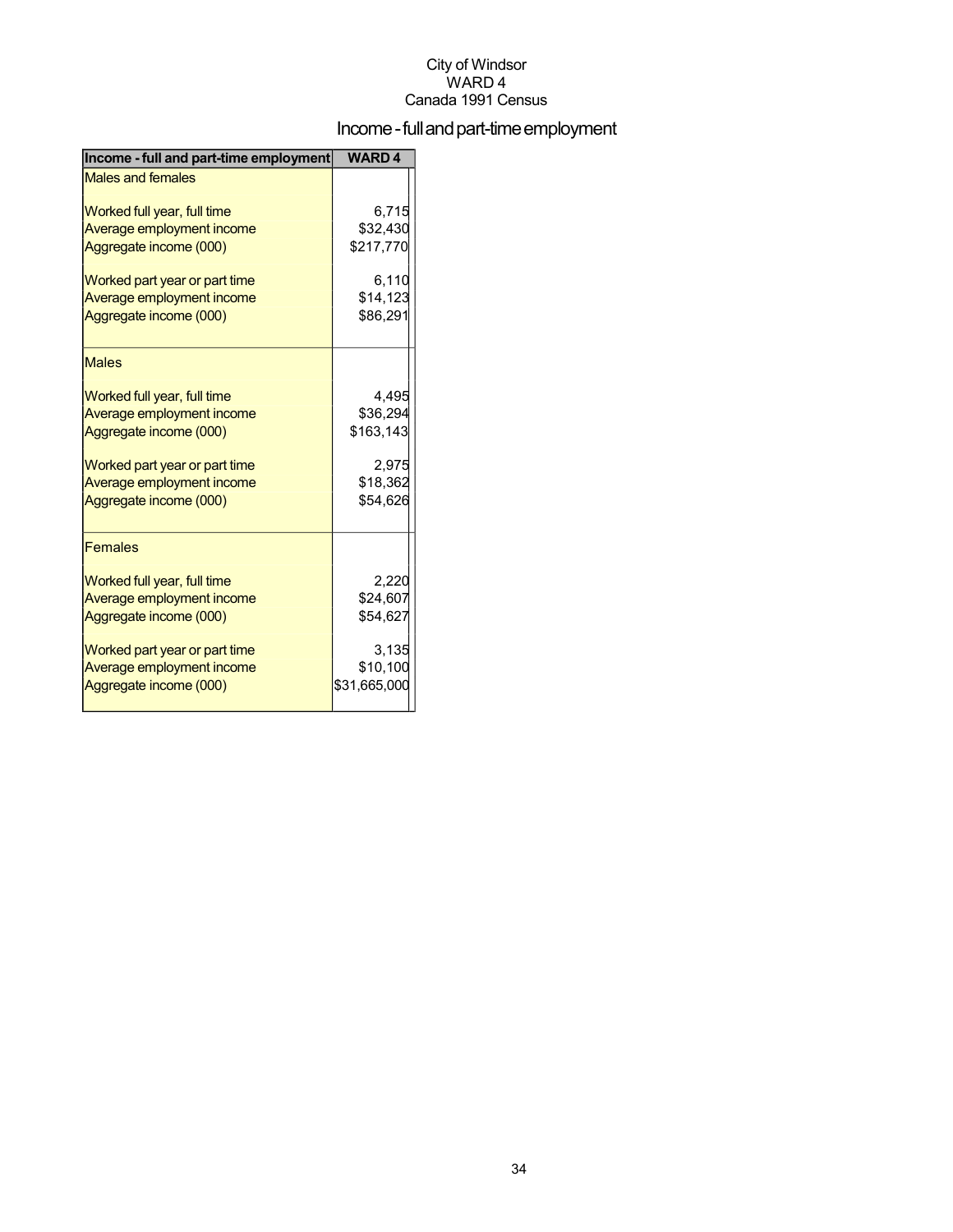## Income - Individual Source of Income

| Income - Individual<br><b>Source of Income</b> | <b>WARD4</b> |               |
|------------------------------------------------|--------------|---------------|
| Total 15 years and over with income            |              | 24,165 % base |
| <b>Under \$7,500</b>                           |              | 4,88020.20%   |
| \$7,500 - \$14,999                             |              | 5,34022.10%   |
| \$15,000 - \$29,999                            |              | 6,83528.30%   |
| \$30,000 and over                              |              | 7,01029.00%   |
| Average income                                 | \$22,095     |               |
| Aggregate income (000)                         | \$533,916    |               |
| <b>Median income</b>                           | \$19,957     |               |
| Males 15 years and over with income            |              | 11,930 % base |
| <b>Under \$7,500</b>                           |              | 1,66514.00%   |
| \$7,500 - \$14,999                             |              | 1,62513.60%   |
| \$15,000 - \$29,999                            |              | 3,28027.50%   |
| \$30,000 and over                              |              | 5,28044.30%   |
| Average income                                 | \$27,912     |               |
| Aggregate income (000)                         | \$332,994    |               |
| <b>Median income</b>                           | \$26,386     |               |
| Females 15 years and over with income          |              | 12,235 % base |
| <b>Under \$7,500</b>                           |              | 3,21526.30%   |
| \$7,500 - \$14,999                             |              | 3,71530.40%   |
| \$15,000 - \$29,999                            |              | 3,55529.10%   |
| \$30,000 and over                              |              | 1,730 14.10%  |
| Average income                                 | \$16,422     |               |
| Aggregate income (000)                         | \$200,922    |               |
| <b>Median income</b>                           | \$13,688     |               |
| Source of total income:                        |              |               |
| <b>Employment income</b>                       | 70%          |               |
| Government transfer payments                   | 15%          |               |
| <b>Other income</b>                            | 12%          |               |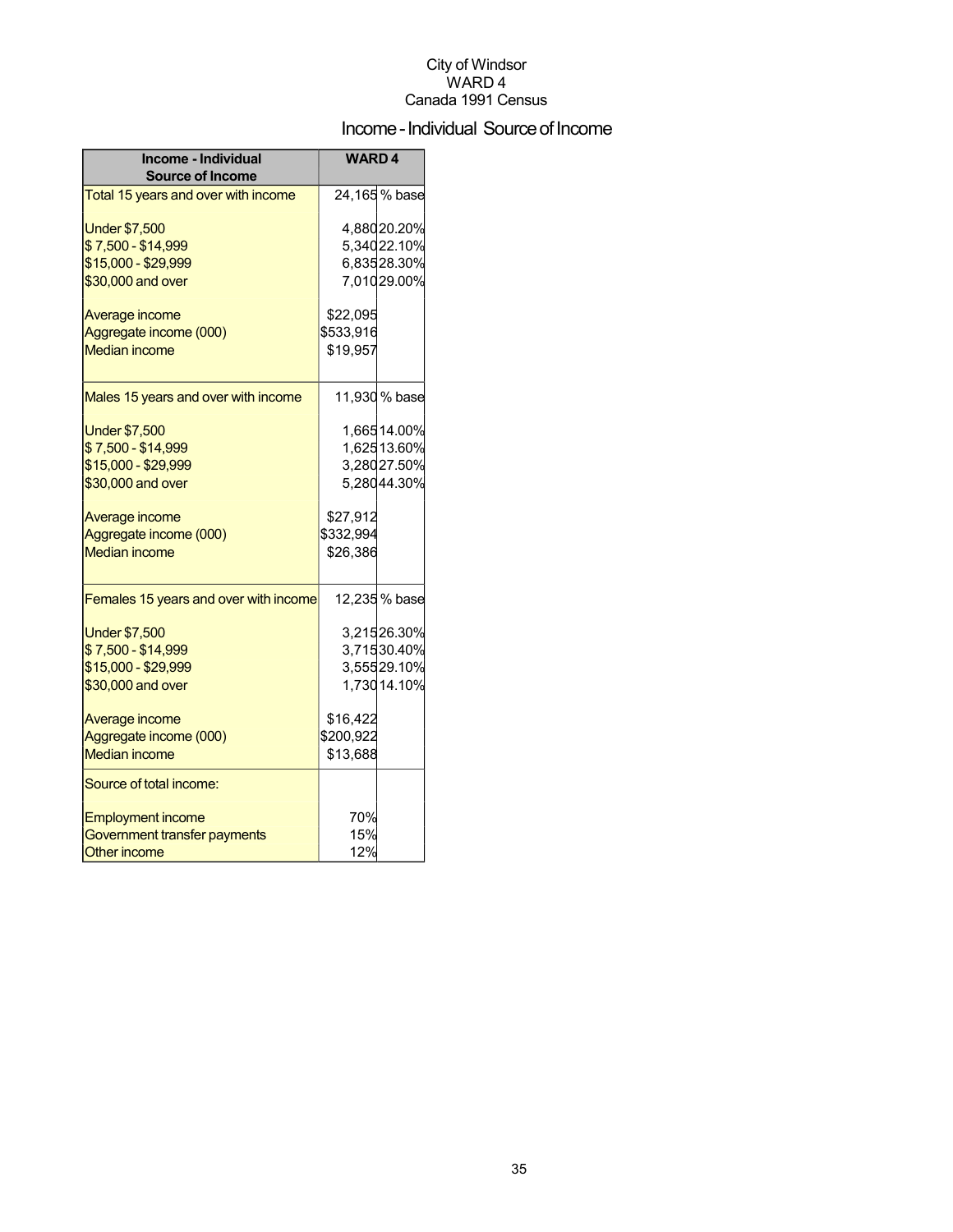## Income - Family and Household

| <b>Income - Family and Household</b> | <b>WARD4</b> |               |
|--------------------------------------|--------------|---------------|
| <b>Total census families</b>         |              | 9,560 % base  |
| <b>Family Income:</b>                |              |               |
| <b>Under \$20,000</b>                | 1,543        | 16%           |
| \$20,000 - \$34,999                  | 1,849        | 19%           |
| \$35,000 - \$49,999                  | 2,504        | 26%           |
| \$50,000 and over                    | 3,637        | 38%           |
| Average income                       | \$45,768     |               |
| Aggregate income (000)               | \$439,605    |               |
| <b>Median income</b>                 | \$41,095     |               |
| <b>Total households</b>              |              | 13,410 % base |
| Household Income:                    |              |               |
| <b>Under \$20,000</b>                | 3,326        | 25%           |
| \$20,000 - \$34,999                  | 2,778        | 21%           |
| \$35,000 - \$49,999                  | 2,928        | 22%           |
| \$50,000 and over                    | 4,338        | 32%           |
| Average income                       | \$40,704     |               |
| Aggregate income (000)               | \$546,457    |               |
| <b>Median income</b>                 | \$36,002     |               |
| Incidence of low income:             |              |               |
| <b>Total economic families</b>       | 9,410        |               |
| <b>Families with low income</b>      | 1,420        |               |
| Incidence of low income              | 15%          |               |
| Total unattached individuals         | 2,225        |               |
| Individuals with low income          | 650          |               |
| Incidence of low income              | 29%          |               |
| Persons in private households        | 32,850       |               |
| Persons in low income families       | 5,805        |               |
| Incidence of low income              | 18%          |               |